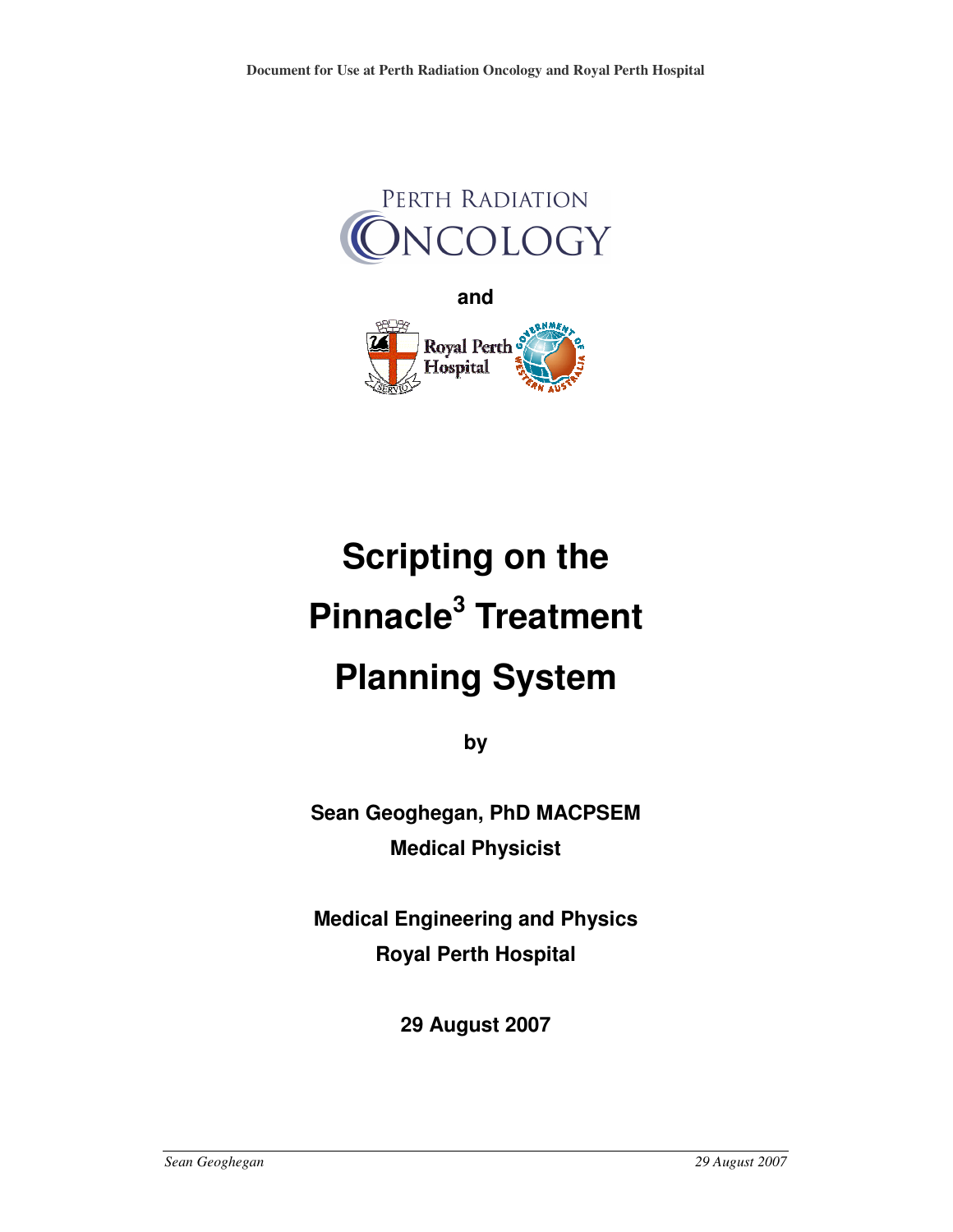# **WARNING**

**This document is written for use at Perth Radiation Oncology and Royal Perth Hospital in Western Australia. The information contained in this document may not be suitable for use at other institutions. Any use of the information contained in this document at sites other than Perth Radiation Oncology and Royal Perth Hospital in Western Australia is at the user's own risk. Any use of information contained in this document at Perth Radiation Oncology or Royal Perth Hospital in Western Australia must be approved by the Medical Physicist responsible for the Pinnacle<sup>3</sup> treatment planning system.**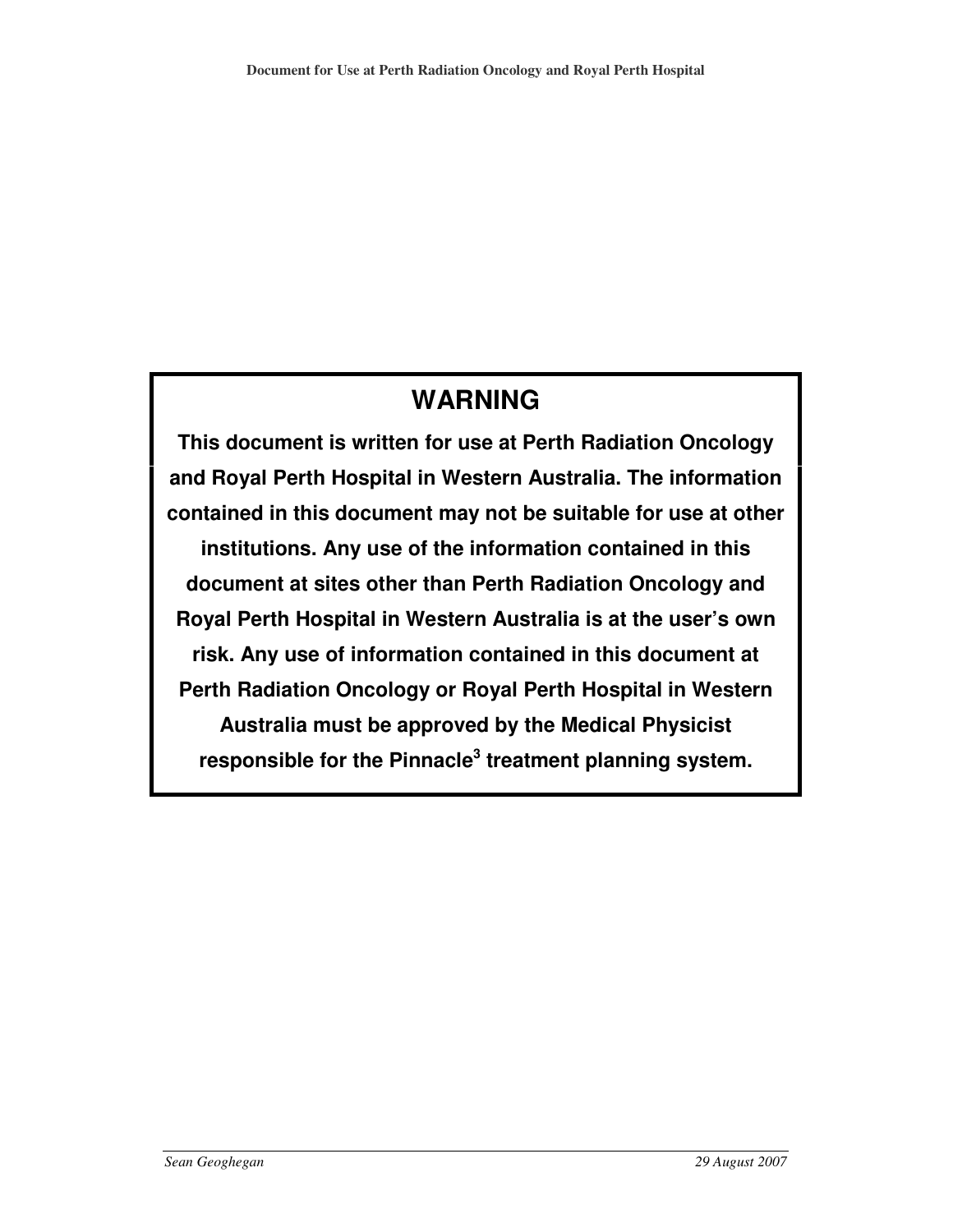# **Contents**

 $\mathbf{1}$ 

| 1                       |     |       |  |
|-------------------------|-----|-------|--|
| 2                       |     |       |  |
| 3                       |     |       |  |
| $\overline{\mathbf{4}}$ |     |       |  |
|                         | 4.1 |       |  |
|                         | 4.2 |       |  |
|                         | 4.3 |       |  |
|                         | 4.4 |       |  |
|                         | 4.5 |       |  |
|                         | 4.6 |       |  |
|                         | 4.7 |       |  |
| 5                       |     |       |  |
|                         | 5.1 |       |  |
|                         | 5.2 |       |  |
|                         | 5.3 |       |  |
|                         | 5.4 |       |  |
| 6                       |     |       |  |
|                         | 6.1 |       |  |
|                         | 6.2 |       |  |
|                         | 6.3 |       |  |
|                         | 6.4 |       |  |
|                         | 6.5 |       |  |
|                         | 6.6 |       |  |
| $\overline{7}$          |     |       |  |
|                         | 7.1 |       |  |
|                         | 7.2 |       |  |
|                         |     | 7.2.1 |  |
|                         |     | 7.2.2 |  |
|                         |     | 7.2.3 |  |
|                         | 7.3 |       |  |
|                         |     | 7.3.1 |  |
|                         |     | 7.3.2 |  |
|                         |     | 7.3.3 |  |
|                         | 7.4 |       |  |
|                         |     | 7.4.1 |  |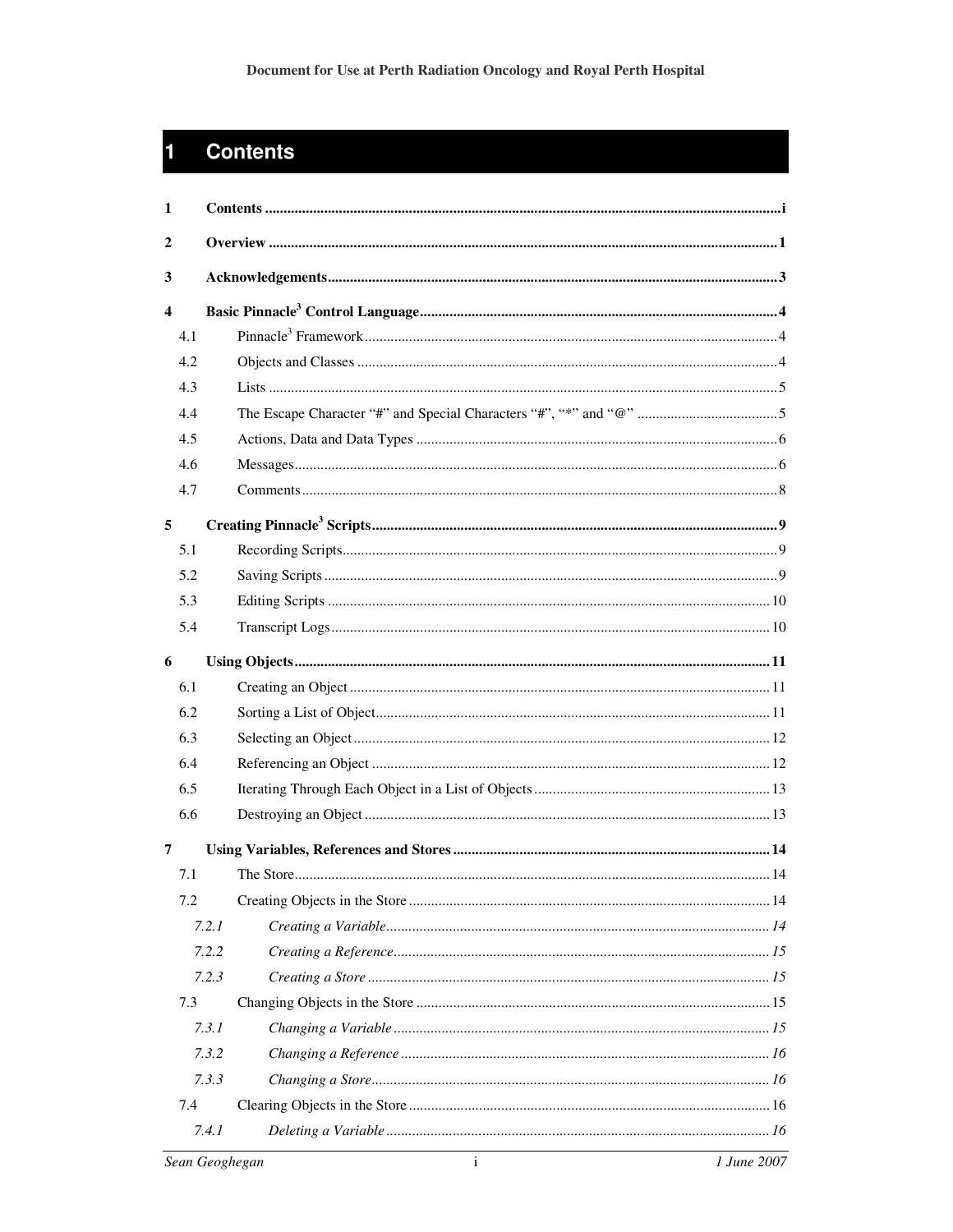|    | 7.4.2 |  |
|----|-------|--|
|    | 7.4.3 |  |
| 8  |       |  |
|    | 8.1   |  |
|    | 8.2   |  |
|    | 8.2.1 |  |
|    | 8.2.2 |  |
|    | 8.2.3 |  |
|    | 8.2.4 |  |
|    | 8.3   |  |
|    | 8.4   |  |
|    | 8.4.1 |  |
|    | 8.4.2 |  |
|    | 8.4.3 |  |
|    | 8.4.4 |  |
| 9  |       |  |
|    | 9.1   |  |
|    | 9.2   |  |
|    | 9.3   |  |
|    | 9.4   |  |
|    | 9.5   |  |
|    | 9.6   |  |
|    | 9.7   |  |
|    | 9.8   |  |
|    | 9.9   |  |
|    | 9.10  |  |
|    | 9.11  |  |
|    | 9.12  |  |
|    | 9.13  |  |
|    | 9.14  |  |
|    | 9.15  |  |
|    | 9.16  |  |
|    | 9.17  |  |
|    | 9.18  |  |
|    | 9.19  |  |
|    | 9.20  |  |
| 10 |       |  |
|    | 10.1  |  |
|    | 10.2  |  |
|    |       |  |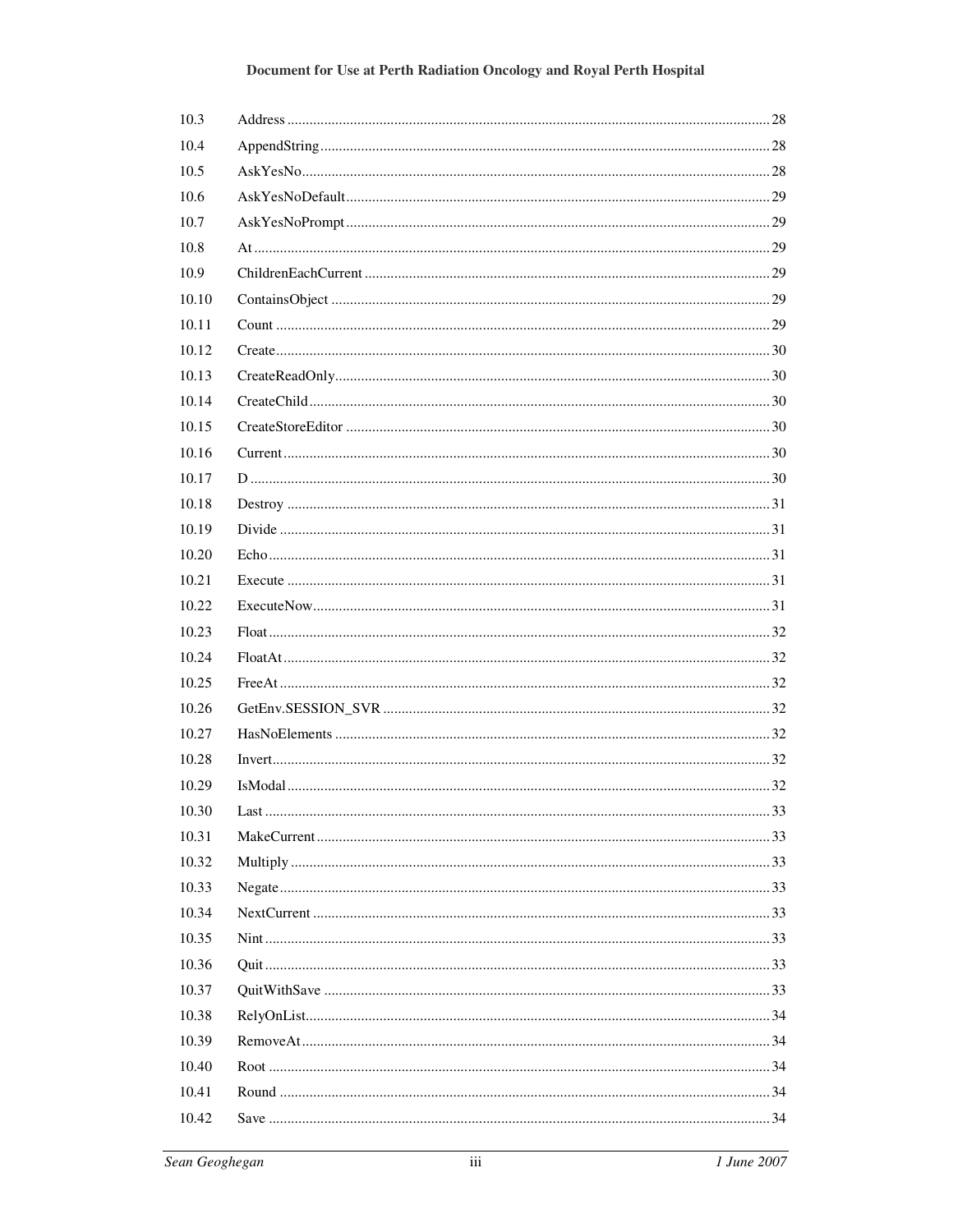| 10.43 |  |
|-------|--|
| 10.44 |  |
| 10.45 |  |
| 10.46 |  |
| 10.47 |  |
| 10.48 |  |
| 10.49 |  |
| 10.50 |  |
| 10.51 |  |
| 10.52 |  |
| 10.53 |  |
| 10.54 |  |
| 10.55 |  |
| 10.56 |  |
| 11    |  |
| 11.1  |  |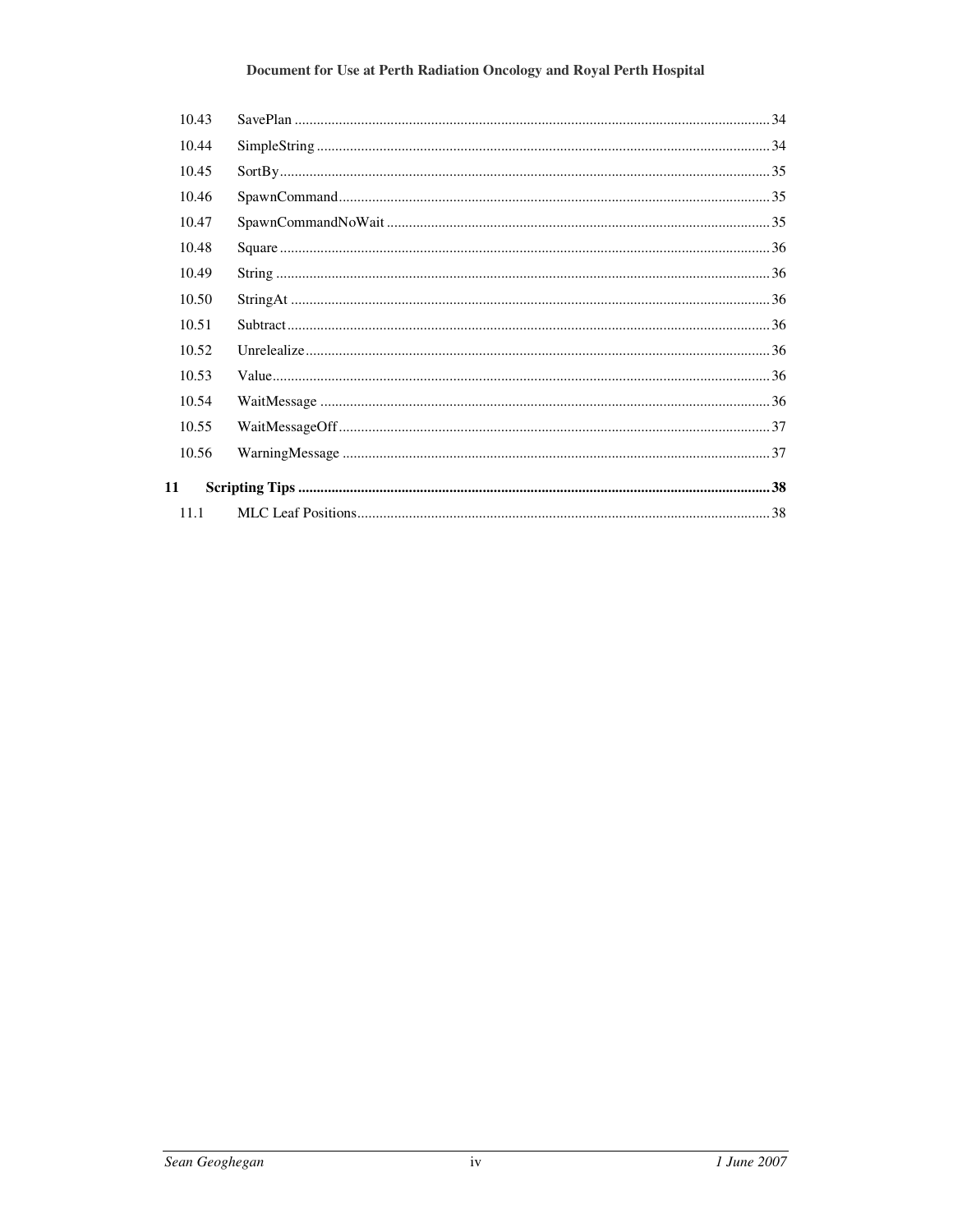# **2 Overview**

This document describes scripting techniques available with the Pinnacle<sup>3</sup> treatment planning system and provides descriptions of some of the scripts used at Perth Radiation Oncology and Royal Perth Hospital in Western Australia. Users at Perth Radiation Oncology and Royal Perth Hospital use Pinnacle<sup>3</sup> scripts to modify their system for clinical and research purposes. Under no circumstances is scripting to be used for any purpose unless the user of the script fully understands the possible consequences of using the script including any possible errors that may be introduced into a treatment plan or treatment data. Any script should be used carefully because Pinnacle<sup>3</sup> scripts can cause serious errors on the system including system crashes and loss of data. It is possible for data to be corrupted and, if used clinically, for incorrect treatments to be planned and possibly delivered. This document is produced for Perth Radiation Oncology and Royal Perth Hospital and any use of scripts based on this document at locations other than Perth Radiation Oncology or Royal Perth Hospital is at the user's own risk. Even at Perth Radiation Oncology and Royal Perth Hospital, all scripts must be validated by the Medical Physicist responsible for the Pinnacle<sup>3</sup> treatment planning system prior to use on the clinical system. A similar procedure is recommended for other sites.

The scripting language available in the Pinnacle<sup>3</sup> treatment planning system is extremely versatile and powerful. It can be used to automate tasks in planning, such as simple scripts that define what colours are used for beams, to more complicated scripts that generate an entire plan based on outlined regions of interest. Pinnacle<sup>3</sup> scripting can also be used by the medical physicist when commissioning the system, reducing time taken to import electron output factors and other tedious and error prone tasks. Radiation oncologists can get some benefit from Pinnacle<sup>3</sup> scripting with each plan being loaded with identical settings making the system consistent and simpler to use.

Unfortunately, due to the very versatility and power of Pinnacle<sup>3</sup> scripting, scripting is not supported by Phillips except for very specific uses, and most Pinnacle<sup>3</sup> scripting development is left to experienced Pinnacle<sup>3</sup> users. This means that various centres have developed their own scripting tools. Some centres have limited themselves to very simple scripts. Other centres have put a great deal of effort into script development once they have recognised the advantages of using them.

This document covers all aspects of scripting that are familiar to the Medical Physicists at Royal Perth Hospital and Perth Radiation Oncology. This document provides examples of script development and application by going through a series of scripts that various authors from around Australasia and the rest of the world have kindly made available to the author or were made available through the Pinnacle<sup>3</sup> mailing list. There is a CD containing a library of scripts that can be implemented at other centres using the Pinnacle<sup>3</sup> treatment planning system with only minor modifications to suit each centre. The author hopes that this document and script library will become the basis of a collaborative working group to further the development and distribution of useful and easily adaptable Pinnacle<sup>3</sup> scripts.

Because there is little Pinnacle<sup>3</sup> scripting support available from Phillips, some of the text in this document is based on educated guesses on the internal workings of Pinnacle<sup>3</sup>. As such, there is scope for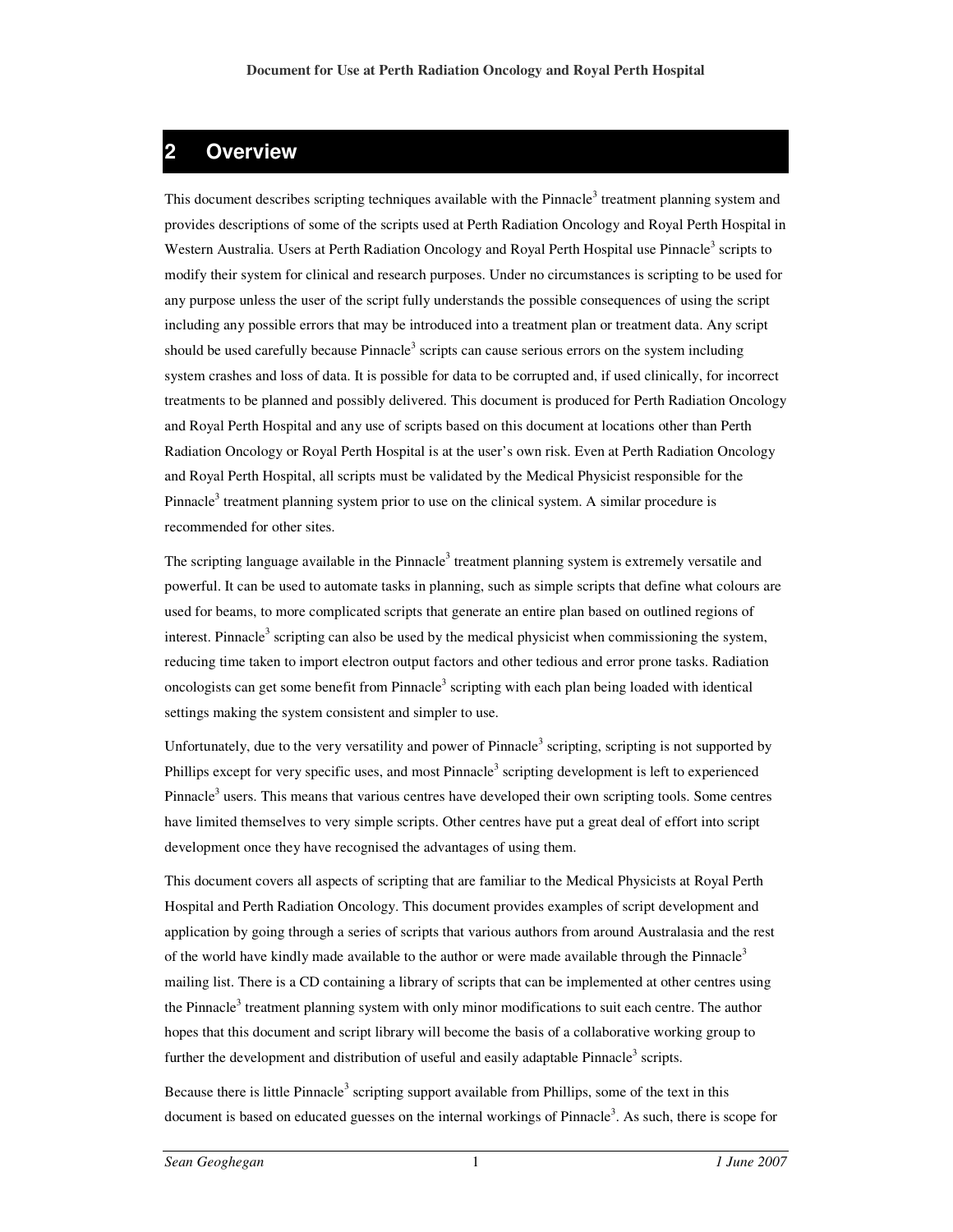improvement to this document, and any errors should be reported to the author. All scripts in this document must be tested before use, and it is possible that they will not work as intended. This is especially true at other institutions where the scripts have not been tested on nor configured for use on these computing systems. This document and the script library are to be used at your own risk.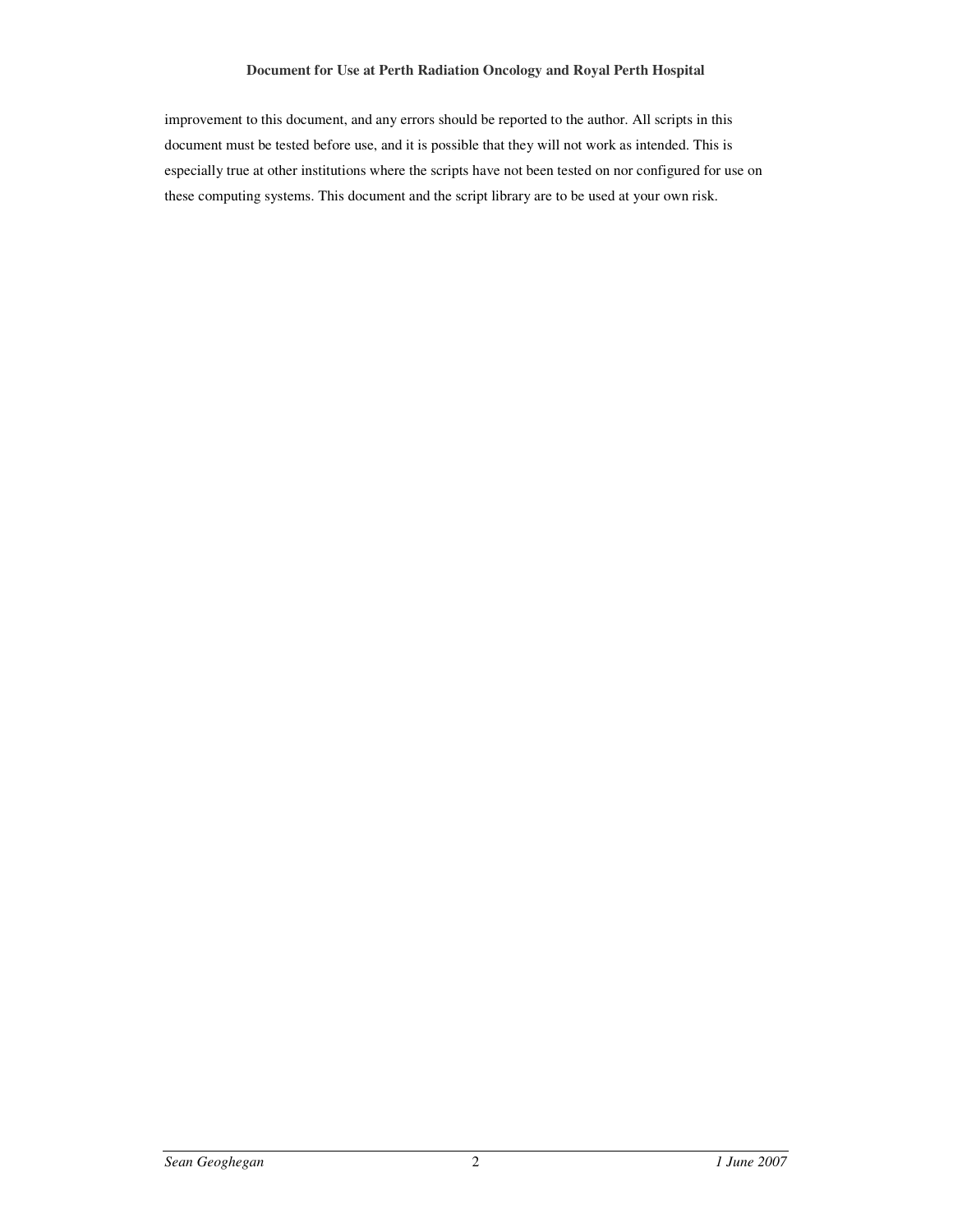# **3 Acknowledgements**

This document and the associated script library were developed over many years by many workers, some of whom are unknown to the author. The following people are known to the author who have either contributed to the scripts in the script library used at Perth Radiation Oncology and Royal Perth Hospital or provided script examples and discussions that helped the author write this document:

*Wendy Arancini, Perth Radiation Oncology, Australia Gary Goozee, Liverpool Hospital, Australia Joe Hanley, Hackensack University Medical Center, USA Scott Neil, Radiation Oncology Resources, USA Alberto Perez-Rozos, Hospital Universitario Virgen de la Victoria, Spain Pierre-Alain Tercier, Hôpital Fribourgeois, Switzerland Erik Van Dieren, Haga Hospital, The Netherlands Simon Woodings, Royal Perth Hospital, Australia Chuan Wu, University of California – Davis, USA* 

If there are any errors in this document (which there are bound to be) then none of errors in this document are attributable to any of these people.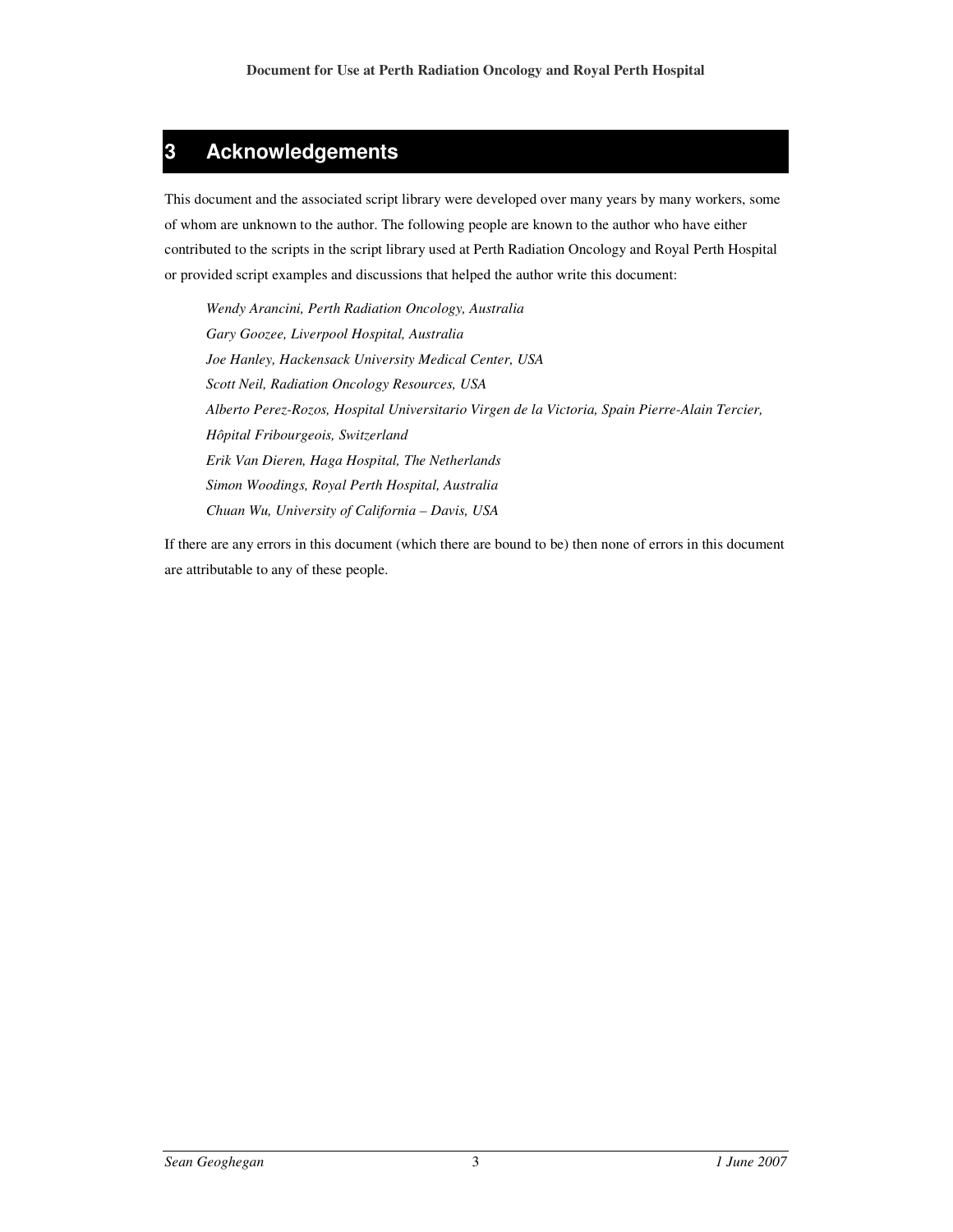# **4 Basic Pinnacle<sup>3</sup> Control Language**

# **4.1 Pinnacle<sup>3</sup> Framework**

The Pinnacle<sup>3</sup> treatment planning system is designed and programmed using an object oriented approach, that is, the features of the treatment planning system that are used by clinicians, planners and physicists have an intuitive feel of being actual real or abstract objects, such as a patient or a beam. Pinnacle<sup>3</sup> is designed around three essential components, the model, the controllers and the views. The model calculates dose distributions and images (such as DRRs) and responds to messages from the controllers delivered to the model using text messages that form the basis of the Pinnacle<sup>3</sup> scripting language. These text messages are sent by the controllers either by the user modifying parameters in the graphical user interface (the Planning windows), which sends Pinnacle<sup>3</sup> text messages (equivalent to Pinnacle<sup>3</sup> script commands) to the model one at a time, or through provision of commands directly to the controller via a script file. The views also interrogate the model to display the data in a form convenient to the user, such as via the graphical user interface, printout or a data file. These three components essentially operate independently of each other allowing the user to view changes in the model as the commands given to the model via the controller are interpreted.

Because the underlying communication between the three components of Pinnacle<sup>3</sup> is in the form of messages, it is possible to script a sequence of messages or record the messages sent while the user is operating the system. This allows the emergence of powerful user-written scripts that enable the user to customise and automate the system allowing significant improvements in productivity and consistency when planning.

# **4.2 Objects and Classes**

The fundamental programmatical elements of Pinnacle<sup>3</sup> are objects. An object is a grouping of data and computer processes designed in such a way that real objects (such as a patient) or virtual objects (such as a beam) are represented and modelled. For example, the patient may be represented by the CT dataset, their name, and other personal details (the data) which have the processes attached so as to allow the user to change the patient's name and other details. A beam object, which is abstract and not completely physically real, has data describing its orientation, energy, field size and other details as well as having processes attached to allow the addition of a block or wedge or other features. Each object has a certain Class which is the template for the object. Examples of different instances of objects include a patient and a beam. Some classes of objects can create subclasses of objects, for example a block does not exist without a beam, and a beam does not exist outside a trial. Messages are sent to the highest class object available (in planning this is the Trial object) which propagates the message down the hierarchy of objects until an object is found to accept the message and interpret it. If the message is not matched to any object then no action is taken. Because all planning is done from within a particular plan, the higher level objects that may exist, such as Pinnacle and Plan, are not directly referenced in scripting and the highest level of class available for an object is Trial. As such, the addressing of messages is fairly straight forward, so long as the user knows the class structure.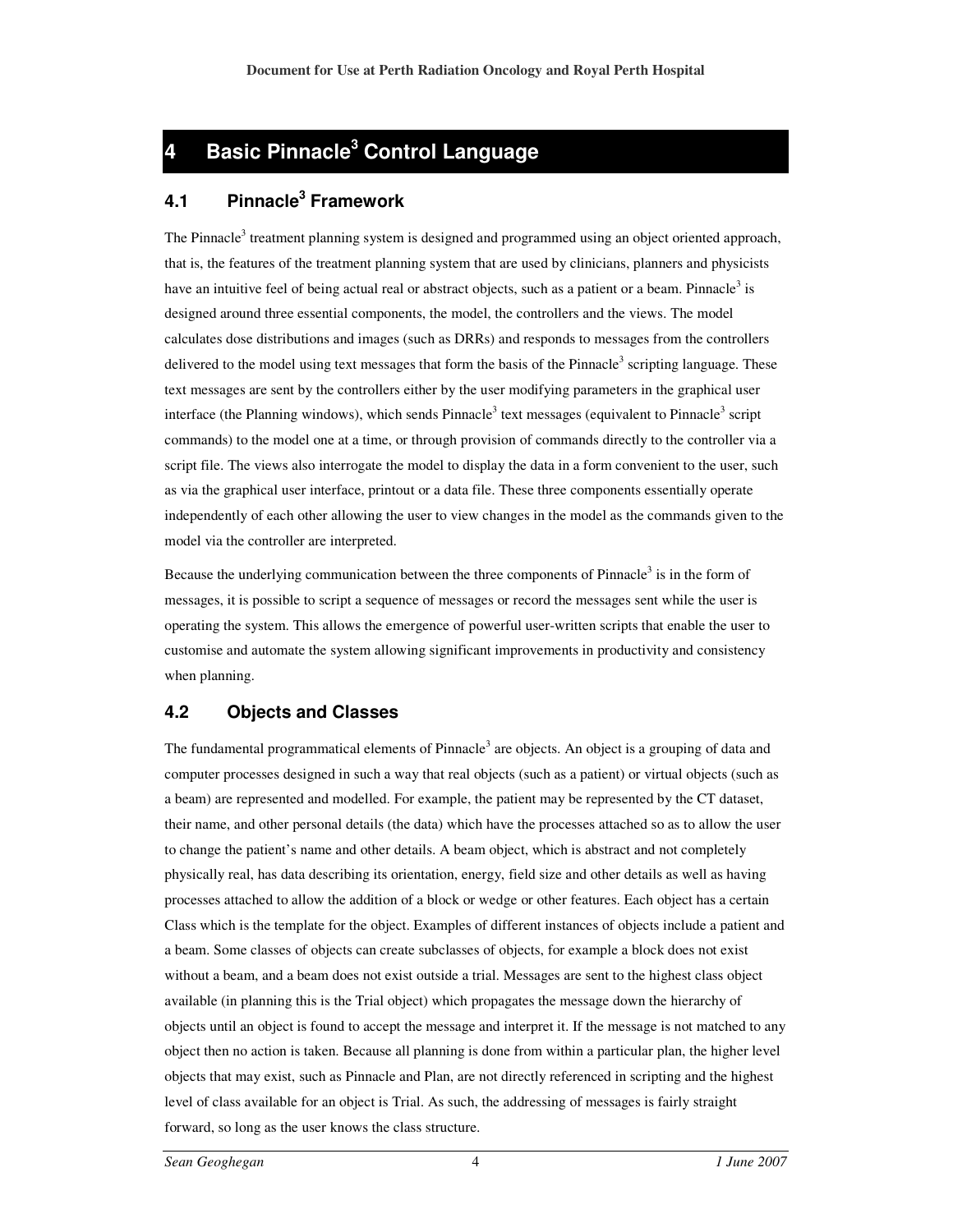#### **4.3 Lists**

Access to the various objects in Pinnacle<sup>3</sup> is through lists of the objects. The message must specify for which object in the list the message is intended. For example, each patient may have associated multiple plans, each plan multiple trials and each trial multiple beams. Sometimes the lists are associated with a higher class level object than the active view, for example the list of regions of interest and the list of points of interest are associated with the plan and not the trial. This explains some of the features in Pinnacle<sup>3</sup> that sometimes confuse new users to the system, for example changing the isocentre point of interest in one trial will invalidate dose in the other trials if the same point is used as an isocentre in the other trials. Examples of objects referenced using lists are:

TrialList.Current.BeamList.Current.Gantry

TrialList.Current.BeamList.Current.Collimator

Both these objects refer to the currently selected beam in the currently selected trial with the first referring to the gantry angle and the second to the collimator angle. Note that a period is used between the elements of the object reference to delimit the keywords. The object references

```
TrialList.ph1.BeamList.rt_lat.Gantry 
TrialList.ph2.BeamList.ap.Gantry
```
refer to the gantry angles of the beams named "rt\_lat" and "ap" in the trials "ph1" and "ph2" respectively. There are other reference methods that are described in Section 6.4.

# **4.4 The Escape Character "#" and Special Characters "#", "\*" and "@"**

When naming elements of an object list there is a special escape character which enables an individual element of the list to be identified by number or allow the asterisk character to be used which allows all elements of the list to be referenced in one go. The hash sign "#" is used as the escape character which makes Pinnacle literally interpret any following string including any special characters that are contained in the string (a hash "#" again, an asterisk "\*" or an at symbol "@"). For example, the statements

TrialList.Current.BeamList.Current.Gantry

and

```
TrialList.#"Current".BeamList.#"Current".Gantry
```
all refer to the identical object whereas

TrialList."Current".BeamList."Current".Gantry

refers to the beam named "Current" in the trial named "Current" which may not be the currently selected beam in the currently selected trial. Note that the name "Current" should not be used for any Pinnacle object because of the possibility of confusion, especially since the name of the object does not need to be included in quotes for Pinnacle to interpret the reference correctly (so long as it is unambiguous).

If the hash character or the asterisk character is used in the string escaped by the hash character, then these are interpreted literally by Pinnacle and identified as special cases. The statement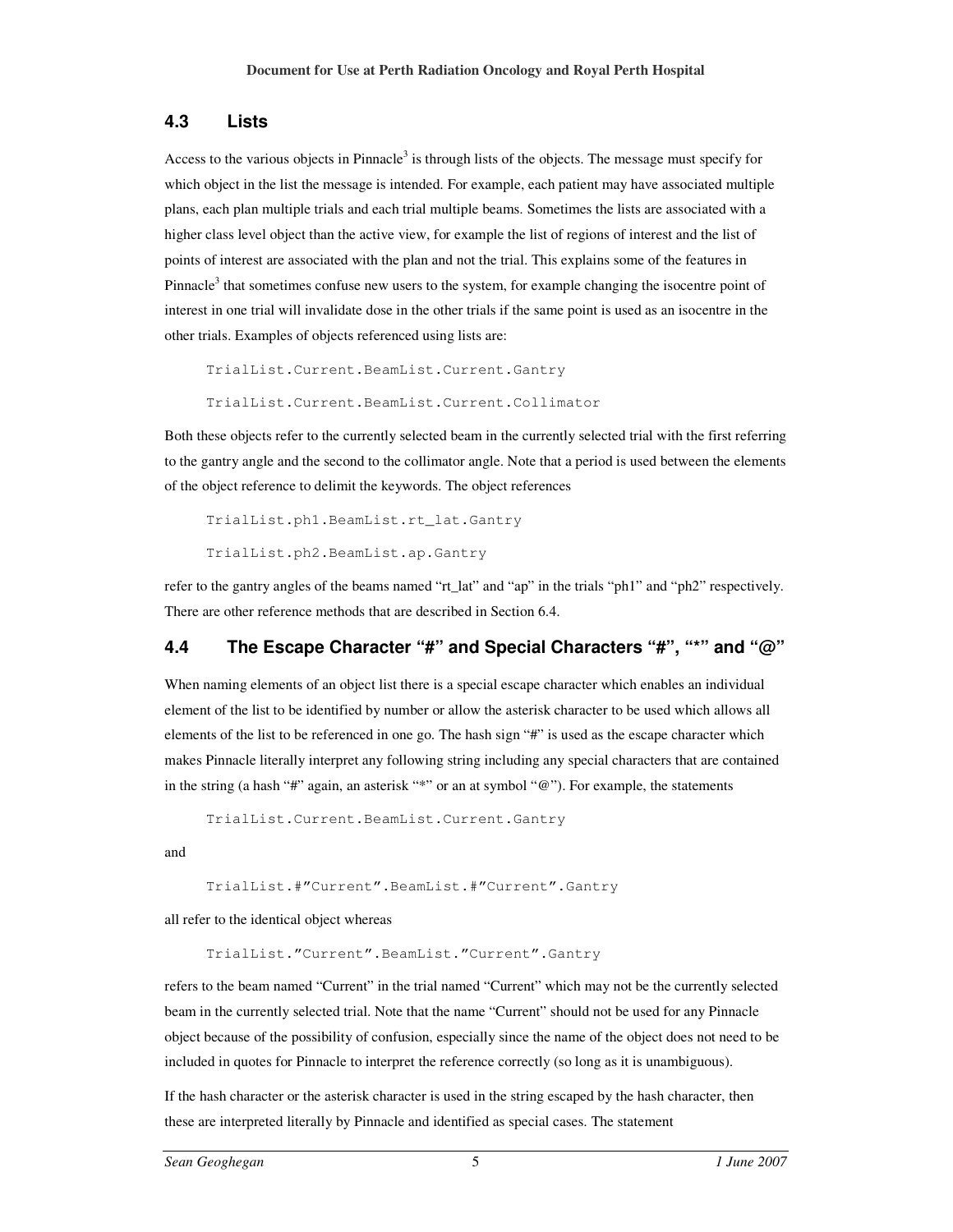TrialList.#"#0".BeamList.#"#2".Gantry

refers to the third beam in the first trial in the current plan. Note that Pinnacle starts counting at zero and the first element is "#0". The statement

TrialList.#"#1".BeamList.#"\*".Gantry

refers to all beams in the second trial in the current plan.

The at symbol "@" can be used in place of the asterisk "\*" to iterate through the elements in a list. This is used when an action is applied to each element in the list in turn. Examples of the various methods of using these special characters are given in Section 6.

#### **4.5 Actions, Data and Data Types**

Because the objects have two types of functions, one to store data (for example the gantry angle of a beam) and the other to perform actions (for example to add a block to a beam), there are two types of object items that can be accessed: the action and the data. The data is made up of data elements that can be any combination of two types of data. The two types of data are string and float. A string is used to contain text data and a float is used to contain numeric data.

# **4.6 Messages**

There are four types of messages and one type of fork that are used in Pinnacle. The first type of message is an action command to be executed in a script, the second is a query of an action which may call the action itself depending on the action, the third is an assignment message assigning a value to object data and the fourth is a query of the object data that returns that value of that data. The syntax of these four types of messages is

```
\langleObjectAction> = "";
<ObjectAction>; 
<ObjectData> = <Value>; 
<ObjectData>;
```
The fork that is used in Pinnacle is the if-then-else construction

```
IF.<ObjectData1/Value1>.<TEST>.<ObjectData2/Value2>.THEN. 
<ObjectAction1>.ELSE.<ObjectAction2/ObjectData3> = <Value3>;
```
where the test comes from one of the keywords in Table 1. The test key word used depends on the type of data being compared; that is, whether the type is either a float or a string. It is possible to replace the test with a number which evaluates to false if the number is zero or true otherwise. If an assignment message is required if the test is true, then the following construction for the complete if-then-else statement involving the negation operator "!" is used: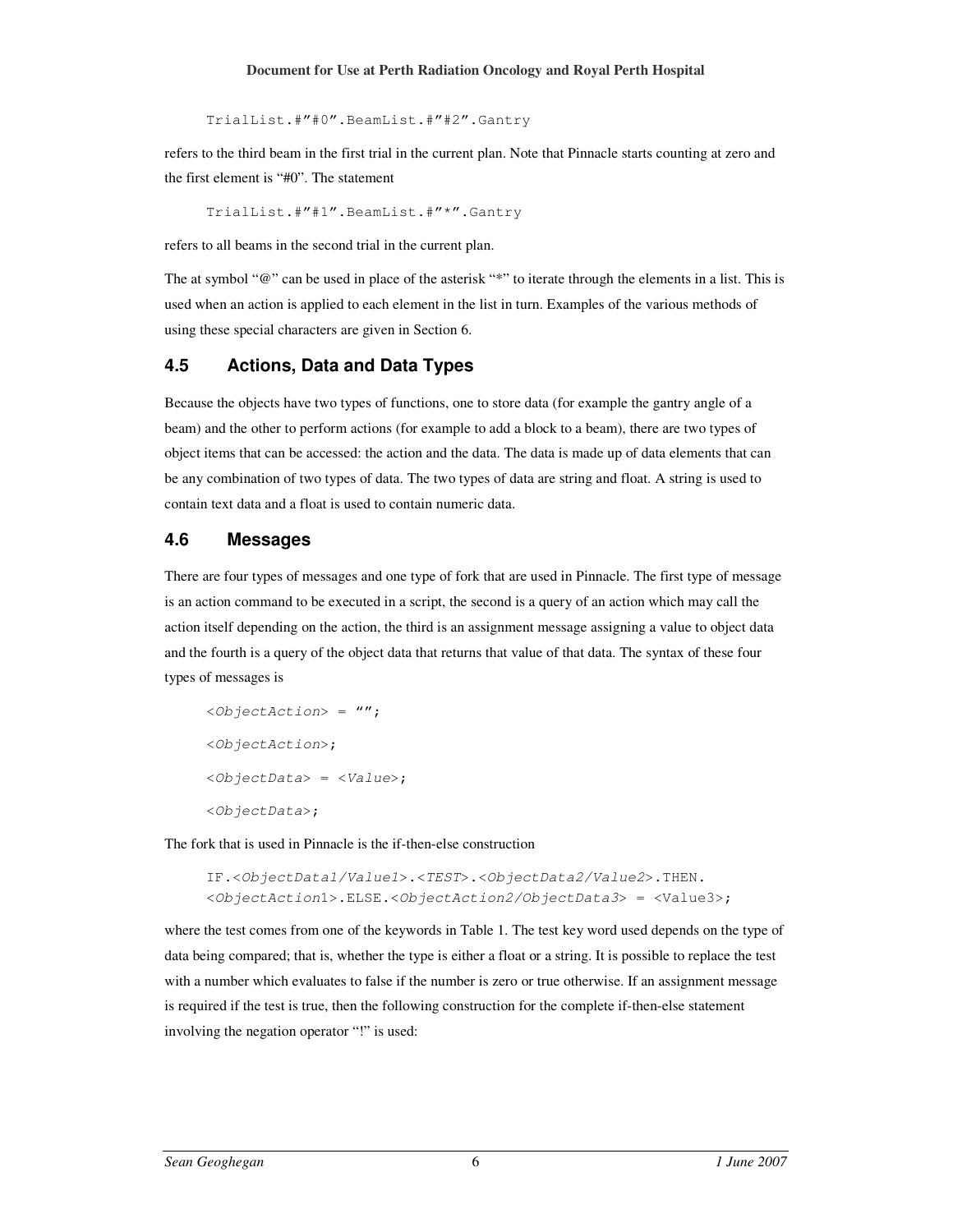| <b>Table 1</b> Boolean test keywords and special tests and operators used in the if-then-else fork construction |
|-----------------------------------------------------------------------------------------------------------------|
| in the Pinnacle <sup>3</sup> treatment planning system scripting language.                                      |

| <b>Float</b>                | <b>String</b>    | <b>Special</b> |
|-----------------------------|------------------|----------------|
| EOUALTO                     | CONTAINS         | $0 = false$    |
| <i><b>GREATERTHAN</b></i>   | T.S              | $1 = true$     |
| <i>GREATERTHANOREOUALTO</i> | T SNULL          | $l = not$      |
| LESSTHAN                    | STRINGEOUALTO    | AskYesNo       |
| LESSTHANOREOUALTO           | STRINGNOTEOUALTO |                |
| NOTEOUALTO                  |                  |                |

```
IF.<[ObjectData1|Value1]>.<TEST>.<[ObjectData2|Value2]>. 
THEN.<[ObjectAction2|ObjectData3]> = <Value3>; 
IF.!<[ObjectData1|Value1]>.<TEST>.<[ObjectData2|Value2]>. 
THEN.\langle[ObjectAction3|ObjectData4]> = \langleValue4>;
```
Note that the endings of the messages and fork are indicated by a semicolon. The value used in an action message can be a string, a float (that is a number) or a query. If the object item refers to a process, then to make it an action instead of a query an empty string is used for the value. All strings need to be enclosed in double quotation marks. For example:

```
TrialList.Current.BeamList.Current.Name = "rt_lat";
```
Sets the beam name for currently selected beam in the currently selected trial to "rt\_lat",

TrialList.Current.BeamList.Current.Gantry = 90;

Sets the gantry angle for currently selected beam in the currently selected trial to 90 degrees,

```
TrialList.Current.BeamList.Current.Gantry = 
TrialList.Current.BeamList.Current.Collimator;
```
sets the gantry angle for currently selected beam in the currently selected trial to be the same as the collimator angle for currently selected beam in the currently selected trial.

Because a semicolon is required to indicate the end of a message, messages can be spread over multiple lines. It is also possible to nest messages by using braces. For example:

```
TrialList.Current.BeamList.Current = { 
    Name = "sup";
    Gantry = 270;
     Collimator = 180; 
    Couch = 90; };
```
sets the beam name to "sup", gantry angle to 270 degrees, collimator angle to 180 degrees and the couch angle to 90 degrees for currently selected beam in the currently selected trial.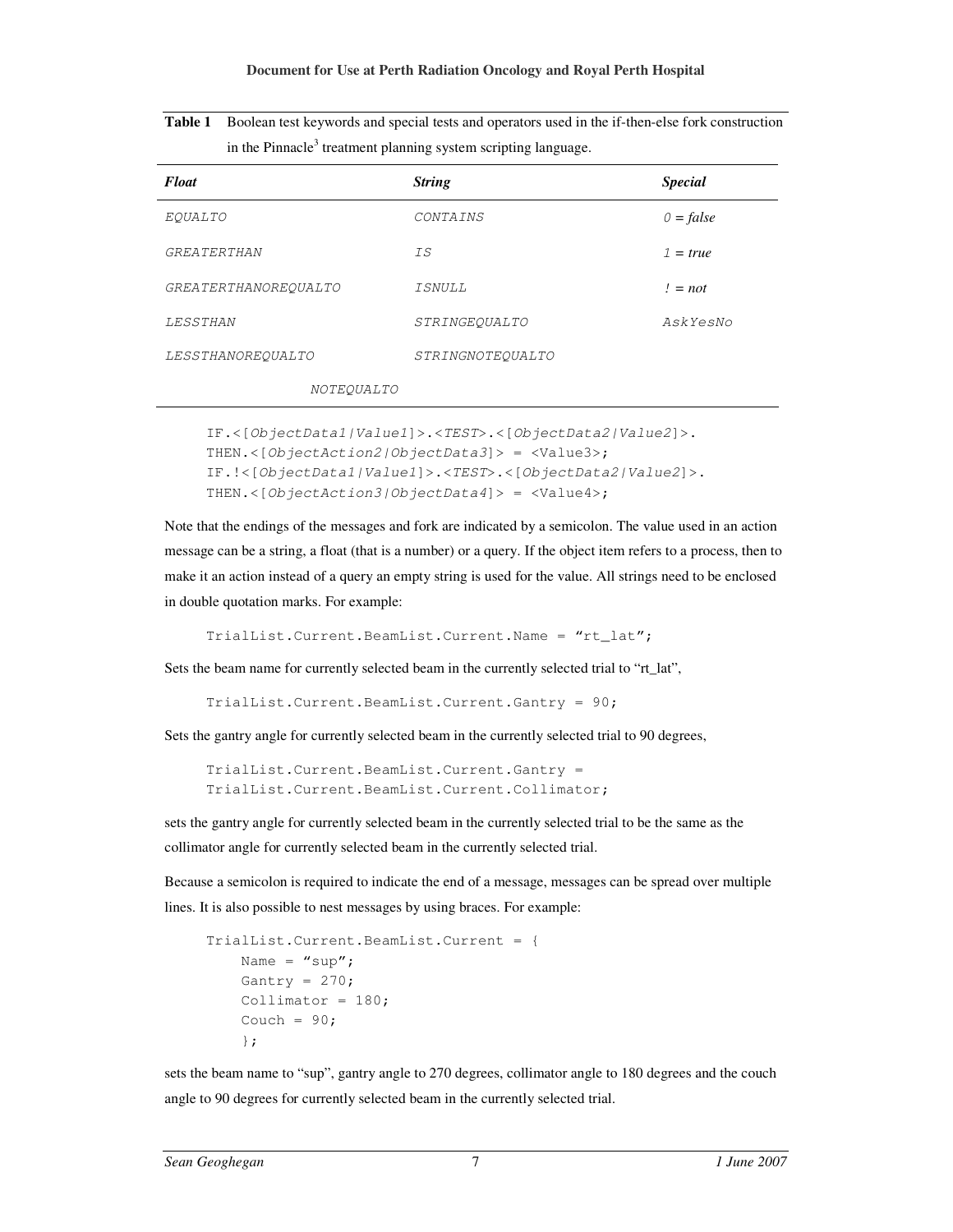# **4.7 Comments**

A message that is preceded by a double slash "//" is ignored by the Pinnacle interpreter allowing the user to add comments to messages and scripts. For example the following message

```
// Set up the current beam in the current trial 
// 
// Here we set up the beam according to protocol 
// 
TrialList.Current. // With the current trial 
  BeamList.Current // select the current beam
   = { // and
     Name = "sup"; // set the name to "sup",
     Gantry = 270; // the gantry to 270,
     Collimator = 180; // the collimator to 180
     Couch = 90; \frac{1}{4} and the couch to 90
      };
```
is equivalent to

```
TrialList.Current.BeamList.Current.Name = "sup"; 
TrialList.Current.BeamList.Current.Gantry = 270; 
TrialList.Current.BeamList.Current.Collimator = 180; 
TrialList.Current.BeamList.Current.Couch = 90;
```
It is important to use comments in any script to make it understandable to future users of the script, especially if the script is to be used routinely and if it is to be maintained as treatment protocols and data requirements change.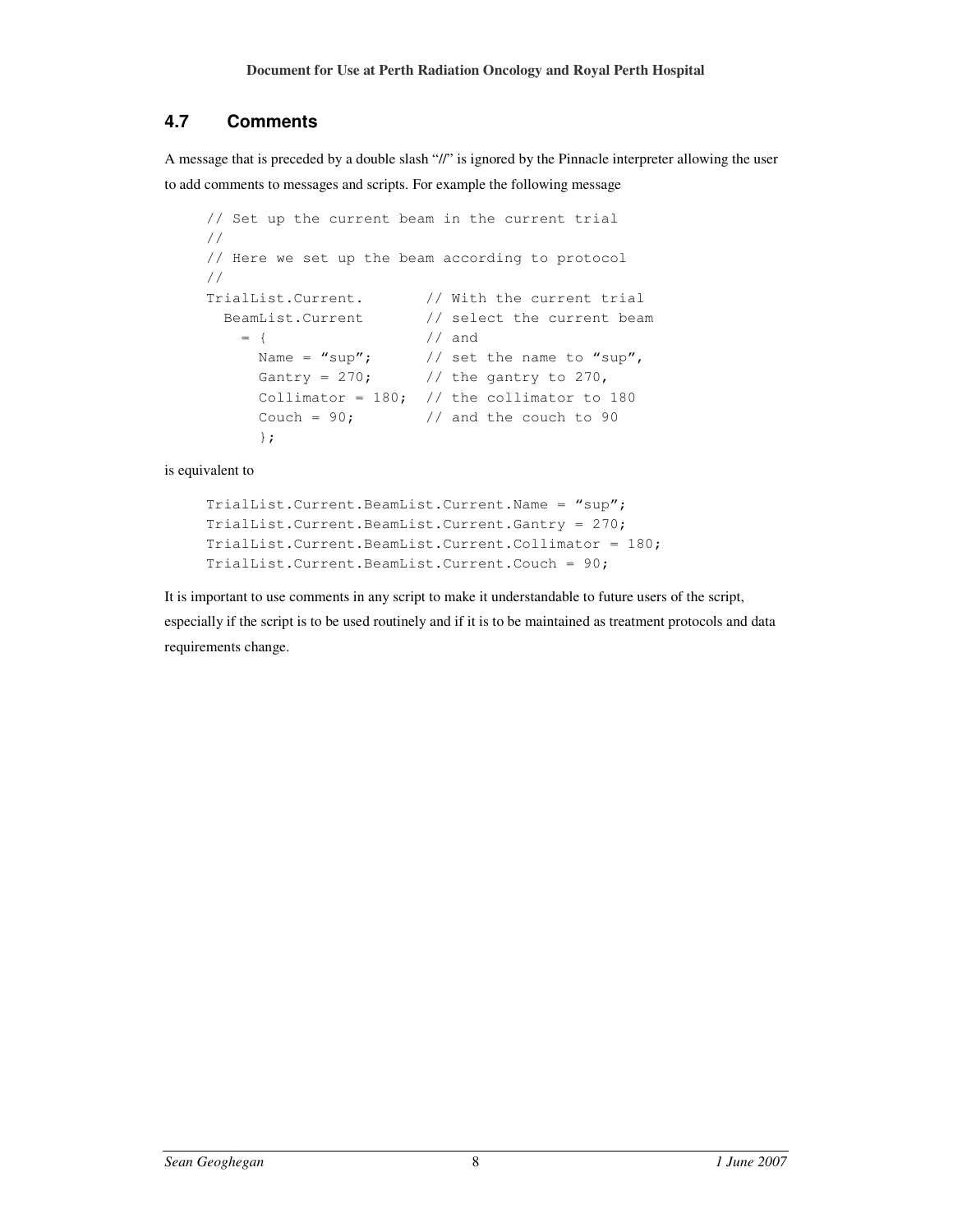# **5 Creating Pinnacle<sup>3</sup> Scripts**

### **5.1 Recording Scripts**

A user is able to record scripts directly from the Pinnacle<sup>3</sup> treatment planning system. It is useful to start a script by first recording it and then editing it to make it run more efficiently. More information on recording scripts is found in the Pinnacle<sup>3</sup> manuals.

# **5.2 Saving Scripts**

It is possible, from within a script, to save the values of the parameters of an object by using the "Save" message. For example

TrialList.#"#0".Save = "/home/p3rtp/trial\_1.dat";

saves all the data and construction of the first trial in the current plan to the file "trial\_1.dat" in the p3rtp home directory. This saved data is in the form of a script and can be loaded as a script using the "ExecuteNow" message.

The location of the script files should be consistent. In this document, and at Perth Radiation Oncology, the scripts are stored in the default user script location

```
/usr/local/adacnew/PinnacleSiteData/Scripts
```
which is also the "Public" scripts folder in the standard Pinnacle<sup>3</sup> configuration. Within this scripts folder is the HotScriptList.p3rtp file which is used by Pinnacle<sup>3</sup> to list the hot scripts that are available to the user. At Perth Radiation Oncology the scripts are stored in subdirectories

```
admin 
clinical 
development 
library 
physics 
private
```
Each of these subfolders is used to store particular types of scripts. The "admin" folder contains those scripts used in the system administration of the Pinnacle<sup>3</sup> treatment planning system software, patient data and physics data which can be shared with other sites. The "clinical" folder stores all scripts used in the preparation of a clinical plan which can be shared with other sites. The "development" folder contains the scripts under development which should not be shared with other sites except in the development of the scripts. The "library" folder contains common scripts which are used by other scripts, for example scripts to get input from the user or other scripts that use common variables. The "physics" folder contains scripts that are particular to commissioning of the Pinnacle<sup>3</sup> treatment planning system, for the checking of plans or for other quality assurance or data acquisition purposes. The "private" folder contains scripts that are for the use of the site that are not to be shared and should be protected for some reason. The "private" folder may include examples of working scripts from the other groups (clinical, library or physics).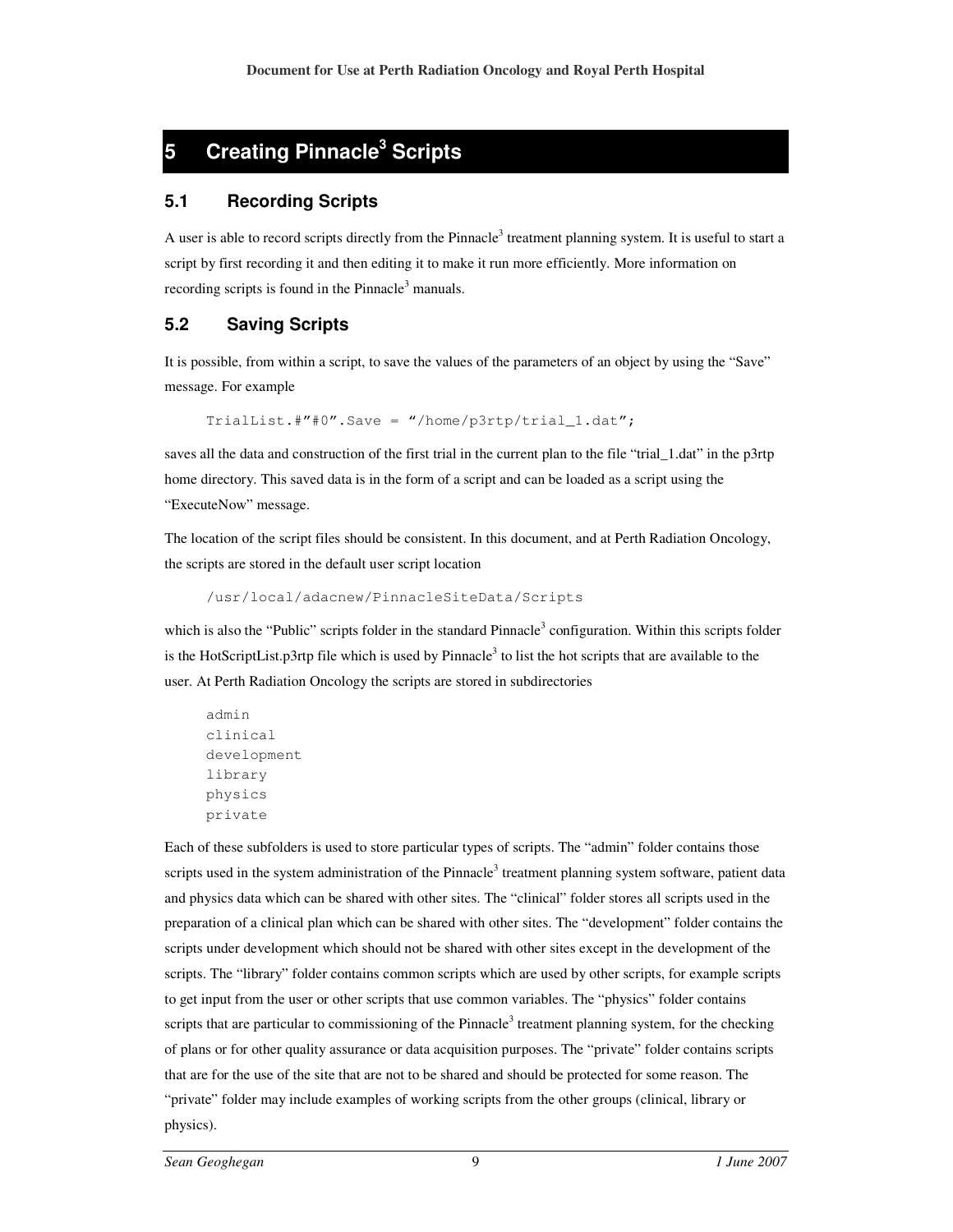For consistency, all scripts should be saved in these locations in directories within each of these subdirectories. Old versions of the scripts should be moved to a folder named "old" within each individual script folder, for example the folder

```
/usr/local/adacnew/PinnacleSiteData/Scripts 
        /physics/handcalc/old
```
contains the old versions of the handcalc script that is contained in the handcalc directory of the physics directory within the default script location.

The filename to which the scripts are saved should end with an appropriate extension. Pinnacle<sup>3</sup> scripts that are to be available to the user from the browse window when in planning mode should use the "Script" extension whereas those  $P$ innacle<sup>3</sup> scripts that are not to be seen by the default script browse settings should use the "script" extension.

# **5.3 Editing Scripts**

The scripts are saved as text files that can be edited using any standard text editor including "vi". It is preferable to use a graphical text editor available on most systems. Care must be taken when editing script files that backup copies of the original files are kept. This is easily done by copying the script files and using version numbering to identify which file is the most recent copy of the script. This allows the user to back track to an earlier point if an error is found in a newer version of the script. For example the file

handcalc.4.3.8.script

is version eight of the third minor revision of the fourth major release of the handcalc script. All older versions of the script are kept in the old directory within the handcalc directory.

# **5.4 Transcript Logs**

When a plan is open, every message sent by the controller is recorded in a transcript file. These transcript files are useful for finding out the keywords and other operations that are run in a Pinnacle<sup>3</sup> planning session. The transcript files are saved in the patient folders in the Pinnacle<sup>3</sup> patient database.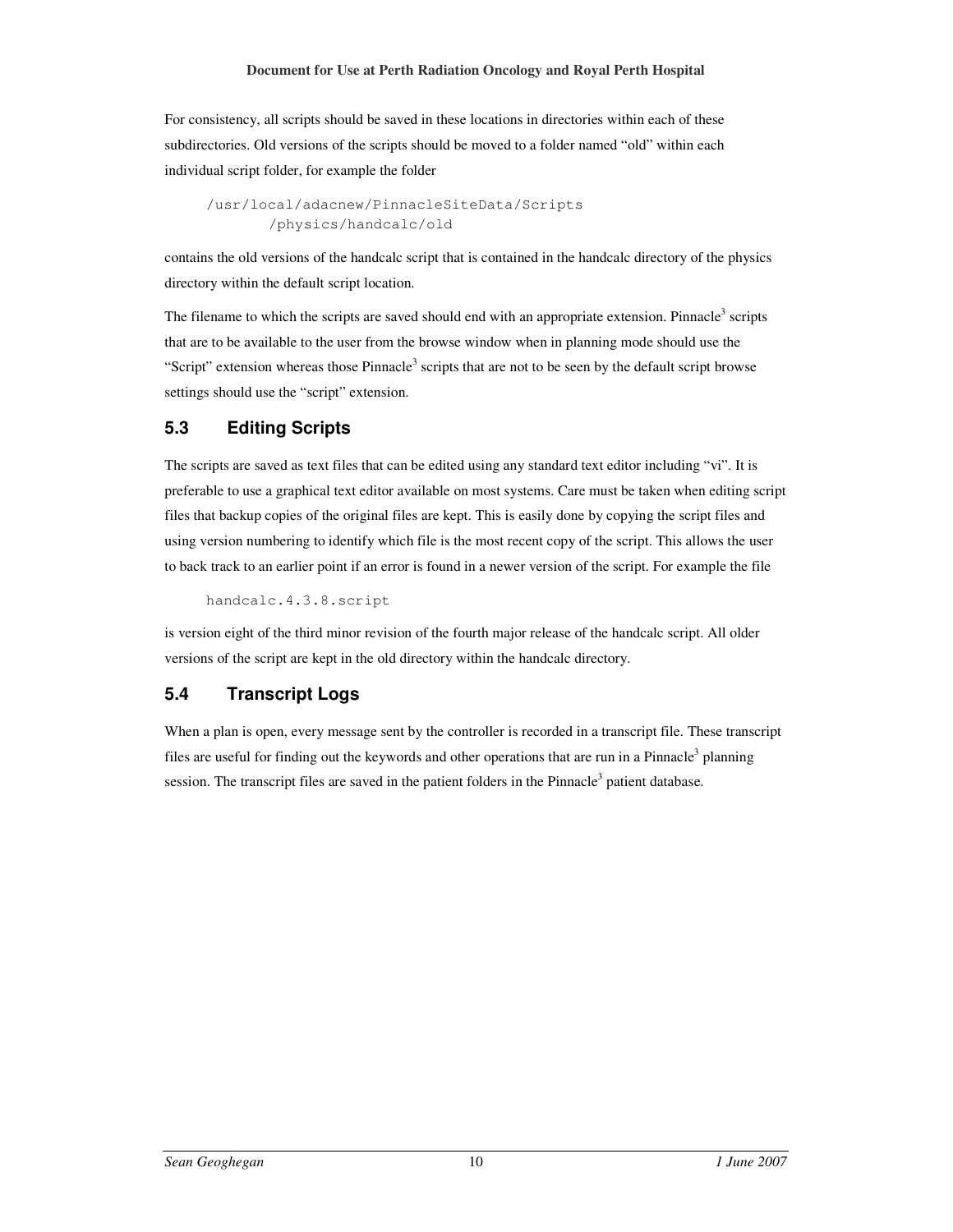# **6 Using Objects**

#### **6.1 Creating an Object**

A new element of a list of objects can be created by sending either a message containing the class name of the object or using the message "CreateChild", for example the action messages

```
TrialList.Current.BeamList.Beam = "";
```

```
TrialList.Current.BeamList.CreateChild = "";
```
both create a new beam in the list of beams in the current trial. The message

```
TrialList.Current.BeamList.Beam = "beam_name";
```
is even more useful in that the beam is created and the name of the beam defined. The new object is added to the end of the list of objects and can be referenced using the "Last" keyword. Using the class name when creating a new object can be used to set the initial values for that object, for example

```
TrialList.Current.BeamList.Beam = { 
    Name = "sup";
    Gantry = 270;
    Collimator = 180;Couch = 90;
     };
```
creates a new beam in the currently selected trial, adding it to the end of the list of beams in that trial, and sets the values for the gantry, collimator and couch angles.

# **6.2 Sorting a List of Object**

It is possible to sort a list of objects by using the "SortBy" message and applying that to a keyword or list of keywords in the object. The "SortBy" message immediately follows the name of the list to be sorted. For example the action message

```
TrialList.Current.BeamList.SortBy.Name = "";
```
sorts the list of beams in the currently selected trial in ascending alphabetical order of the beam names. To sort the list in descending alphabetic order of the beam names the message "D" is used preceding the sorting keyword, for example in the action message

```
TrialList.Current.BeamList.SortBy.D.Name = "";
```
sorts the list of beams in the currently selected trial in descending alphabetical order of the beam names. More than one keyword can be used to sort the list, for example

```
TrialList.Current.BeamList.SortBy.D.Gantry.Collimator.D.Name 
= "";
```
sorts the list of beams in the currently selected trial first by descending order of the gantry angles, then by ascending order of the collimator angles, then by descending alphabetical order of the beam names.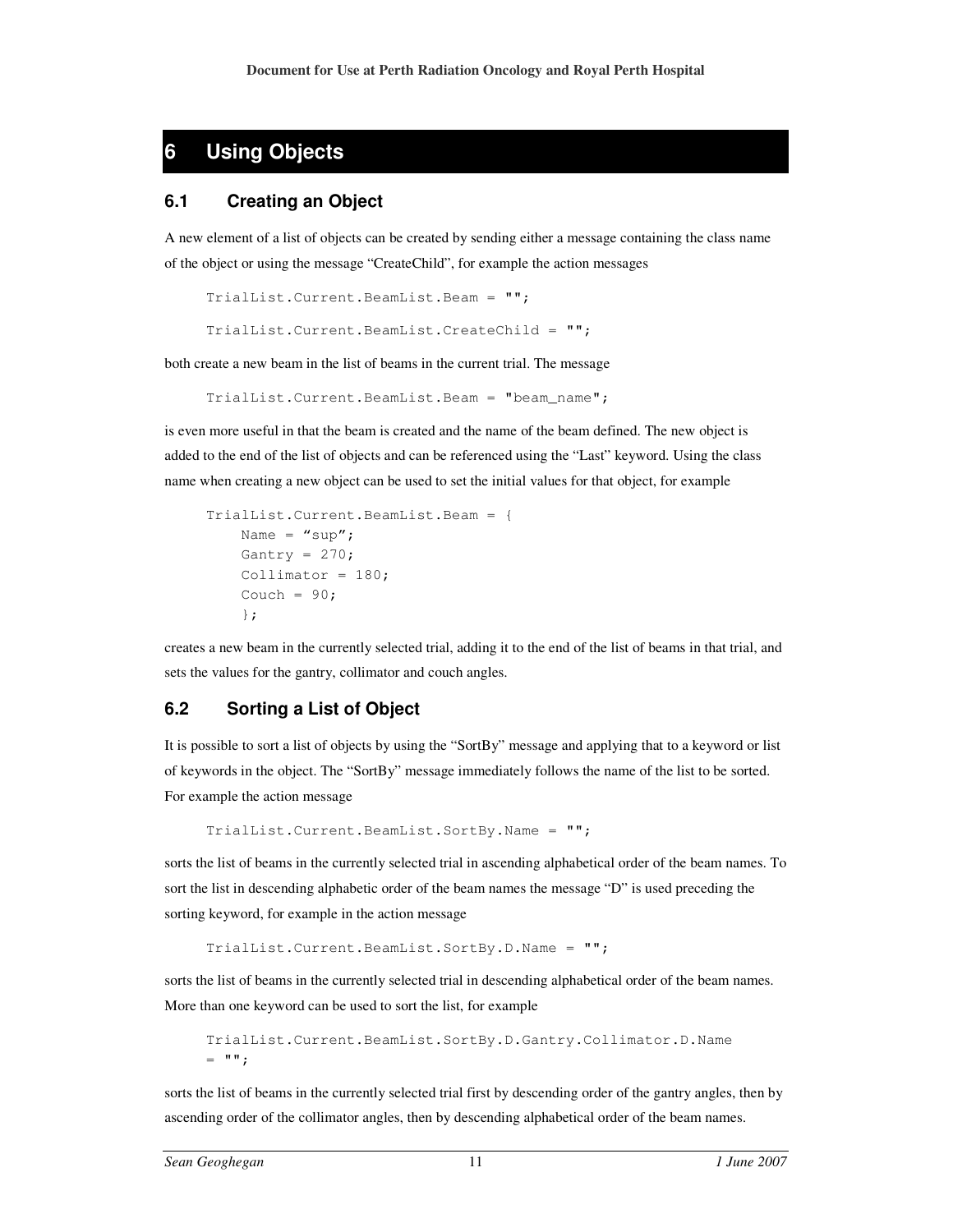# **6.3 Selecting an Object**

An existing element of a list of objects can be made the currently selected object by sending the message "MakeCurrent", for example the action message

TrialList.Current.BeamList.Last.MakeCurrent;

makes the last beam in the list of beams in the currently selected trial the currently selected beam.

#### **6.4 Referencing an Object**

Referencing an object in a list of objects has already been described in various sections above. All references are prefaced by a period and, contrary to elsewhere in scripts, white space is important. To summarise the various ways to reference an object in a list of objects refer to Table 2 below.

| Reference                                     | Use                                    | <b>Example</b>                          |
|-----------------------------------------------|----------------------------------------|-----------------------------------------|
| $<$ Name $>$                                  | Direct named reference                 | TrialList.phl                           |
|                                               |                                        | References trial "ph1" in the open      |
|                                               |                                        | plan                                    |
| Current                                       | Direct reference to the currently      | TrialList.Current                       |
|                                               | selected object (note that the user    | References the currently selected trial |
|                                               | should avoid "Current" as a name)      | in the open plan                        |
| $\#''$ <name>"</name>                         | Direct named reference where the       | TrialList.#"phl"                        |
|                                               | string " <name>" is interpreted</name> | References trial "ph1" in the open      |
|                                               | literally and can include special      | plan                                    |
|                                               | characters                             |                                         |
| $\#''\#$ <index>"</index>                     | Direct indexed reference with zero as  | TrialList.#"#0"                         |
|                                               | the first index number                 | References the first trial in the open  |
|                                               |                                        | plan                                    |
| # $^{\prime\prime}$ $\star$ $^{\prime\prime}$ | Reference to all elements in a list of | TrialList.#"*"                          |
|                                               | objects                                | References all trials in the open plan  |
| $#''$ a"                                      | Iterator that moves through all        | $Trialllist.*''@''$                     |
|                                               | elements in a list of objects          | Iterates through each trial in turn in  |
|                                               |                                        | the open plan                           |

**Table 2** Object references that can be used in the Pinnacle<sup>3</sup> treatment planning system scripting language.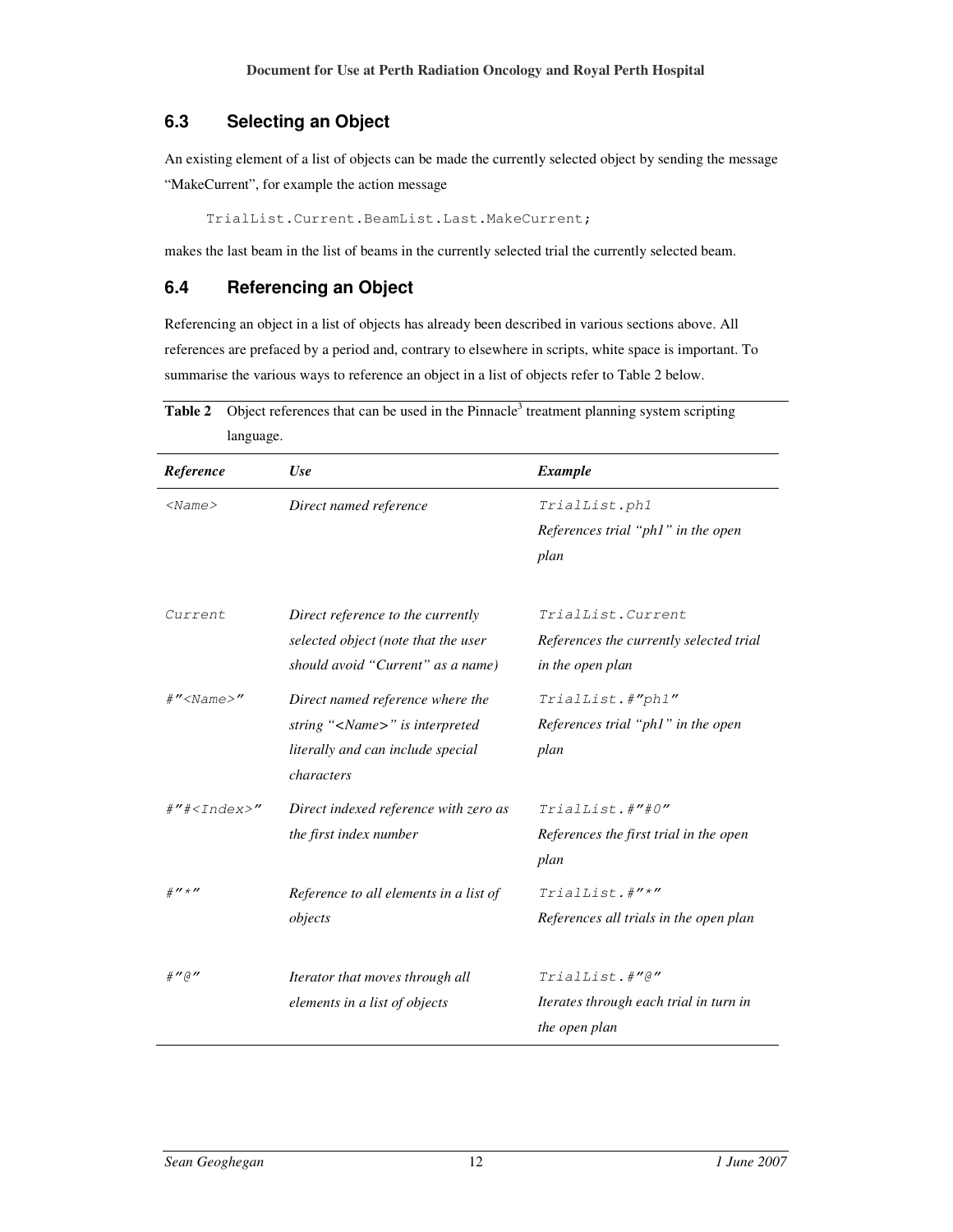# **6.5 Iterating Through Each Object in a List of Objects**

To cycle through each object in a list of objects and execute a script on each object in turn the at symbol "@" is used, for example

```
TrialList.Current.BeamList.ChildrenEachCurrent.#"@".Store.At.
TempCommand.Execute = '''';
```
executes the command stored in the variable Store.At.TempCommand on each beam in the currently selected trial.

# **6.6 Destroying an Object**

An existing element of a list of objects can be destroyed by sending the message "Destroy", for example the action message

```
TrialList.Current.BeamList.Current.Destroy = "";
```
removes the currently selected beam in the currently selected trial from the list of beams. The user must be careful before destroying any object because other objects may reference it, for example a point of interest may be referenced by a beam as its isocentre. To avoid this situation the "RelyOnList" object should be queried to check that it has no elements, for example the fork

```
IF.PoiList.Current.RelyOnList.HasNoElements. 
THEN. 
PoiList.Current.Destroy. 
ELSE. 
WarningMessage = "The POI is referenced by some other 
object!";
```
will only destroy the currently selected point of interest if there are no dependencies on it.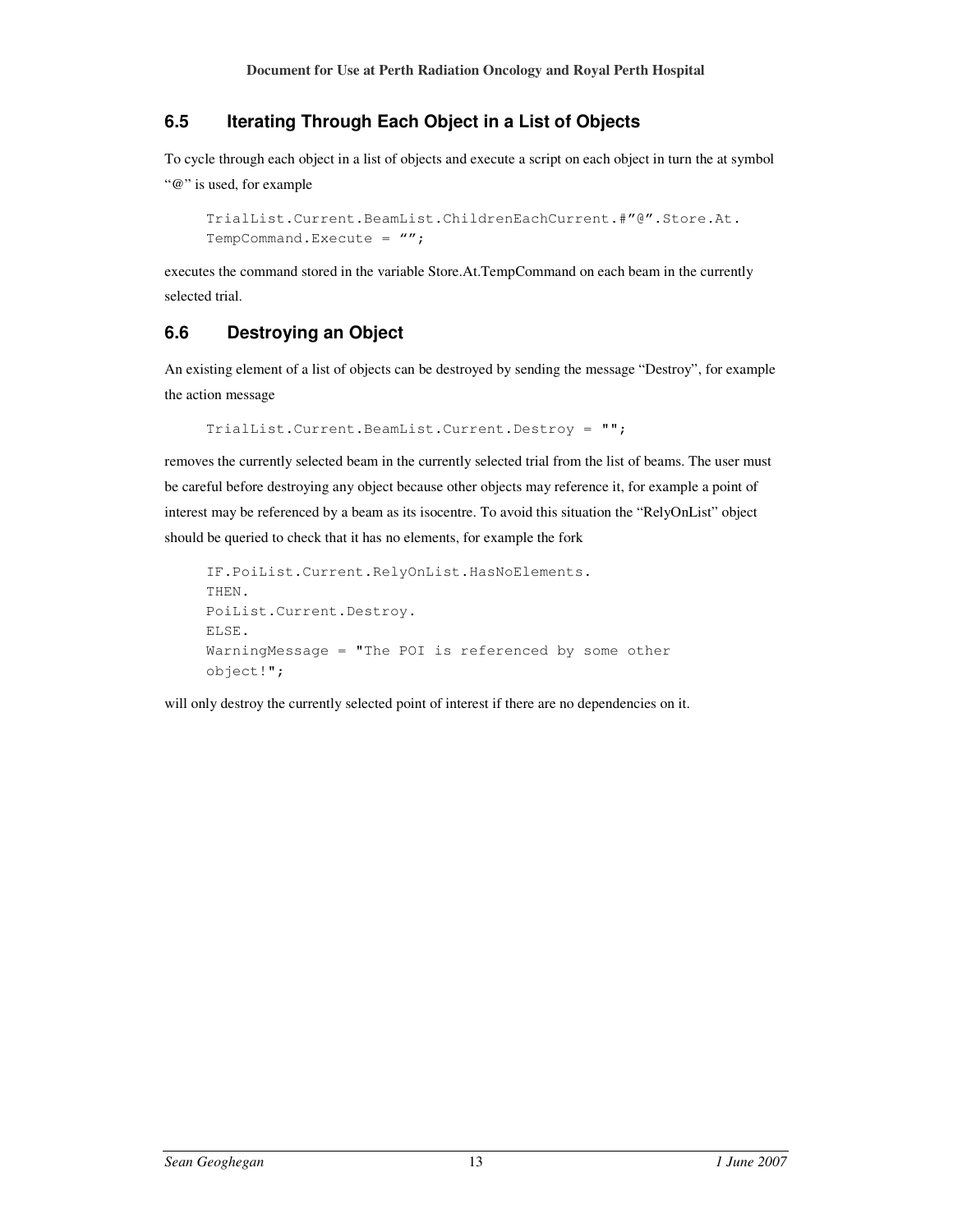# **7 Using Variables, References and Stores**

#### **7.1 The Store**

Variables are saved to the Store which is a temporary object created each time a plan is opened. The Store is able to contain user defined variables of two types, Float and String as well as references to objects and other stores. The Store is an element of the Root object and is referenced as either

Store

or

```
Root.Store
```
depending on the context. The Store can hold references to objects within Pinnacle by assigning the reference to a variable within the store and it can store other stores.

It is also possible to create user defined variables inside existing objects and reference these variables using the "<*ObjectReference*>" reference instead of a reference to "Root". This can result in an ambiguous reference to a variable if the "Store" reference is used without reference to "Root" or the object reference. If ambiguity is possible then it is important to use the "Root.Store" or "<*ObjectReference*>.Store" construction, example use either

```
Root.Store
```
or

```
<ObjectReference>.Store
```
for example

TrialList.#"#0".Store

The reason that someone may want to create a custom store within an existing object is to allow only those variables to be referenced if the store is displayed or edited as a whole, for example through the use of the CreateStoreEditor message.

#### **7.2 Creating Objects in the Store**

#### 7.2.1 Creating a Variable

A variable in the Store is created in a script using the "FloatAt", "StringAt" or "At" message passed to the Store, for example the message

```
Store.FloatAt.TempFloat = 1.234;
```
or

```
Store.At.TempFloat = Float {Value = 1.234; };
```
creates the variable TempFloat if it doesn't already exist and assigns the value 1.234, overwriting any existing value. For strings the messages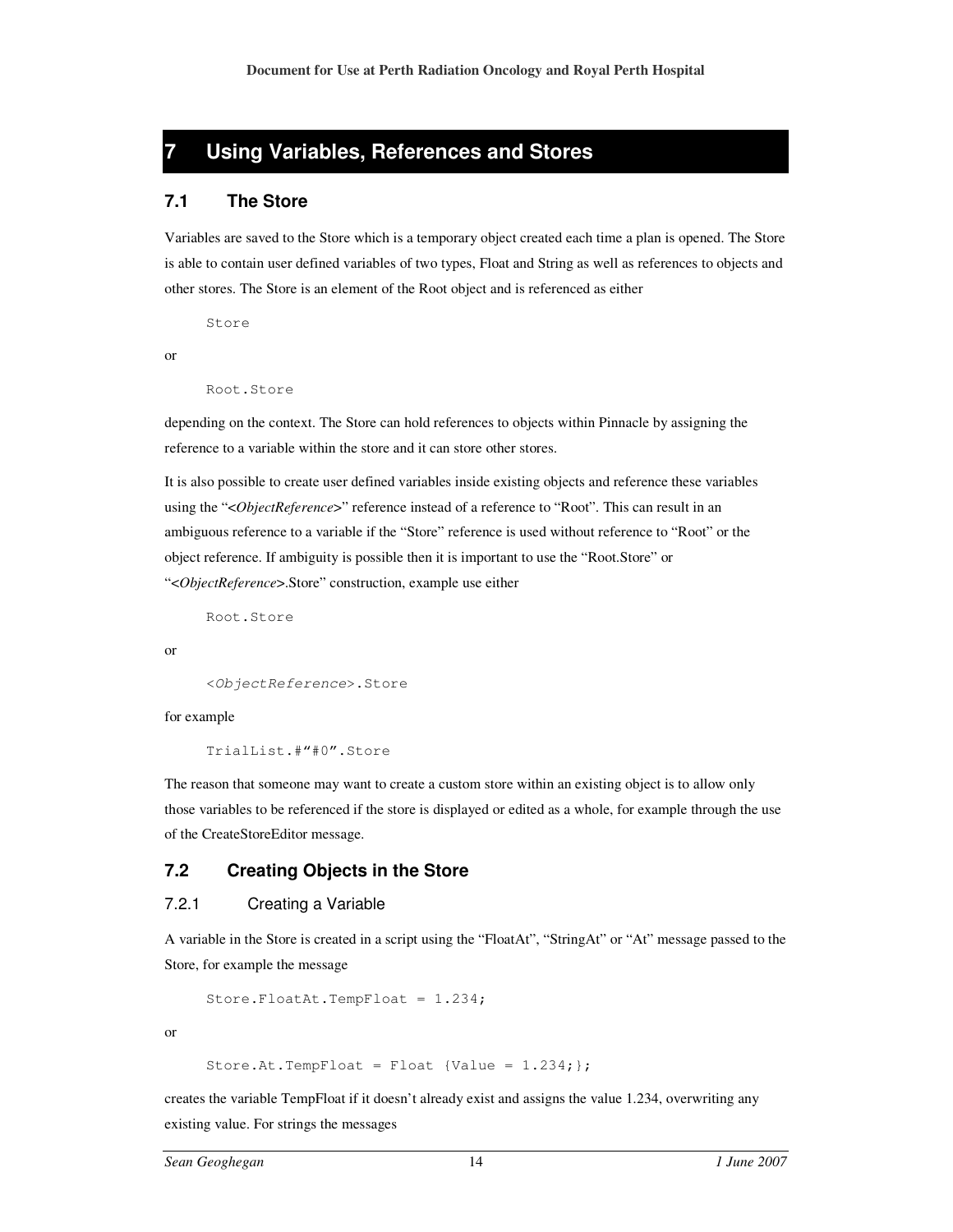```
Store.StringAt.TempString = "Hello world!";
```
or

```
Store.At.TempString = SimpleString { 
       String = "Hello world!"; };
```
creates the variable TempString if it doesn't already exist and assigns the value "Hello world!", overwriting any existing string.

#### 7.2.2 Creating a Reference

To create a reference to an object, only the "At" message is used, for example

Store.At.TempReference = TrialList.Current.Address;

creates the variable TempReference if it doesn't already exist and assigns the reference to the currently selected trial in the open plan, overwriting any existing reference.

#### 7.2.3 Creating a Store

To create a store within the Store, only the "At" message is used, for example

Store.At.TempStore = StringKeyDict {};

creates the variable TempStore if it doesn't already exist overwriting any existing values.

#### **7.3 Changing Objects in the Store**

#### 7.3.1 Changing a Variable

Apart from redefining a variable from scratch, it is possible to modify the value or string of a variable or an element of the referenced object by standard simple operations. For Float variables the standard mathematical operations are available. For example the messages

```
Store.FloatAt.TempFloat = 1.234; // 1.234Store.At.TempFloat.Add = 1; // 2.234
Store.At.TempFloat.Subtract = 2; // 0.234 
Store.At.TempFloat.Multiply = 3; // 0.702 
Store.At.TempFloat.Divide = 4; // 0.1755
Store.At.TempFloat.Square = '''; // 0.03080025
Store.At.TempFloat.Root = ''''; // 0.1755
Store.At.TempFloat.Negate = ''''; //-0.1755
Store.At.TempFloat.Invert = ''''; //-5.69800570
Store.At.TempFloat.Absolute = '''; // 5.69800570
Store.At.TempFloat.Round = ''''; // 5
```
end up assigning the value 5 to TempFloat. Another message available to send to Float variables is "Nint" which finds the nearest integer to the value. Note that the "Round" message rounds down. For String variables, string concatenation is possible. The following messages

```
Store.StringAt.TempString = "Hello"; 
Store.At.TempString.AppendString = " world!";
```
end up assigning the string "Hello world!" to TempString.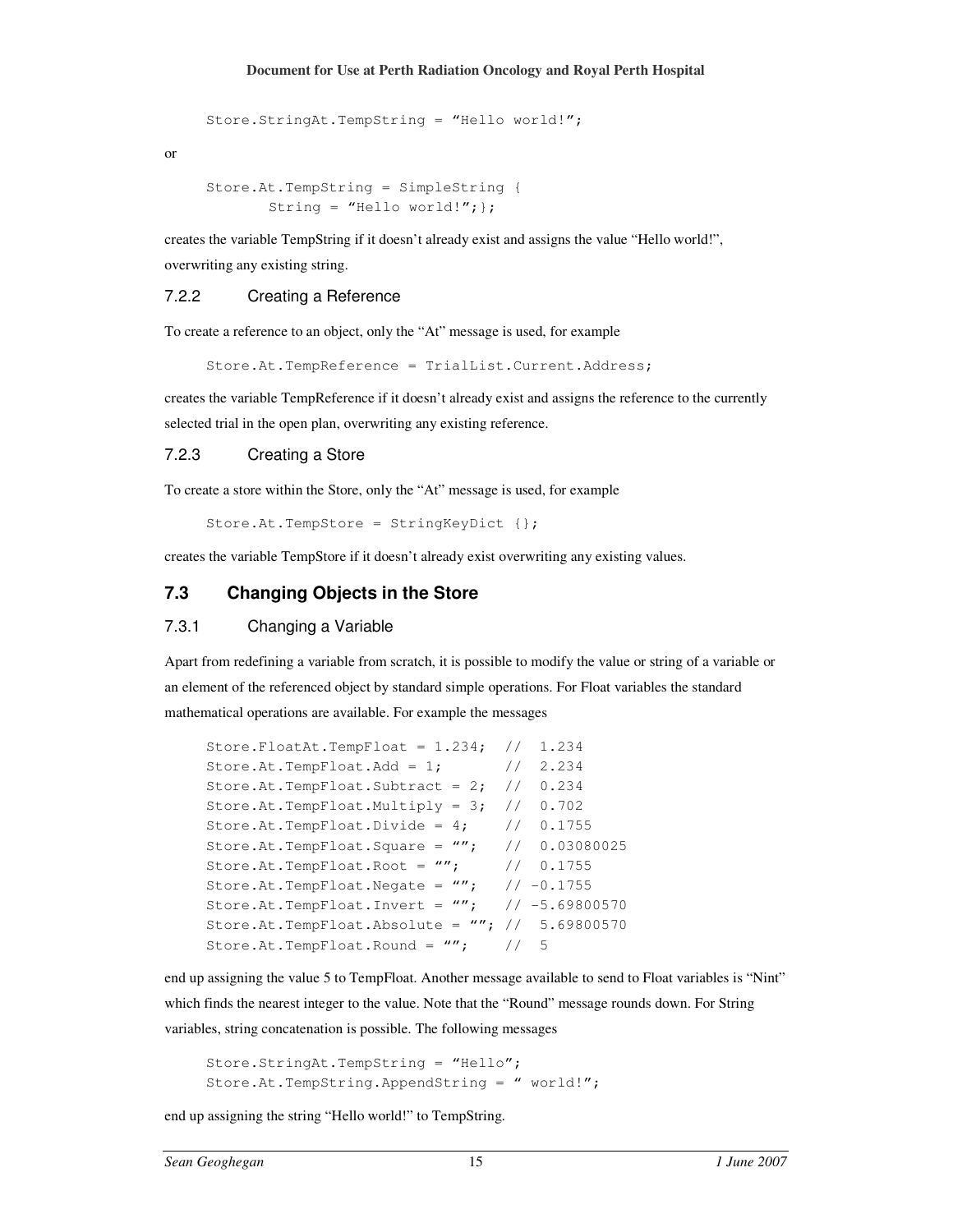#### 7.3.2 Changing a Reference

The values of the referenced object can be changed, for example the messages

```
Store.At.TempReference = TrialList.Current.Address;
Store.At.TempReference.Name = "ph1";
```
changes the name of the currently selected trial in the open plan to "ph1".

# 7.3.3 Changing a Store

The variables within a store can be changed using the existing messages already listed, for example the messages

```
Store.At.TempStore = StringKeyDict {}; 
Store.At.TempStore.FloatAt.TempStoreFloat = 9.876; 
Store.At.TempStore.StringAt.TempStoreString = "Bye!"; 
Store.At.TempStore.At.TempStoreReference = 
        TrialList.Current.Address;
```
creates a new store named TempStore within the Store and adds the variables TempStoreFloat, TempStoreString and TempStoreReference with initialisation value, string and reference respectively. This is particularly useful when the "CreateStoreEditor" message is used with the argument of the address of the new store, which limits the number of variables that are available for user editing.

# **7.4 Clearing Objects in the Store**

#### 7.4.1 Deleting a Variable

The "FreeAt" message is used to delete variables that are of the Float or SimpleString type. For example, the following two lines of code deletes both the TempFloat and TempString variables.

```
Store.FreeAt.TempFloat = "";
Store.FreeAt.TempString = "";
```
#### 7.4.2 Removing a Reference

The "RemoveAt" message is used to remove references. For example, the following line of code deletes the TempReference reference and the object which it references.

```
Store.RemoveAt.TempReference = "";
```
This message must be used with care to avoid creating conditions where an object is removed where it is referred to later in the script. Do not use the "FreeAt" message when removing a reference because, although the referenced object is destroyed, any dependencies on that object are not removed and the system can crash.

#### 7.4.3 Clearing a Store

The "FreeAt" or the "RemoveAt" messages can be used to delete or remove values within store as well as the store itself. For example, the following line of code deletes the TempStore reference and the object which it references.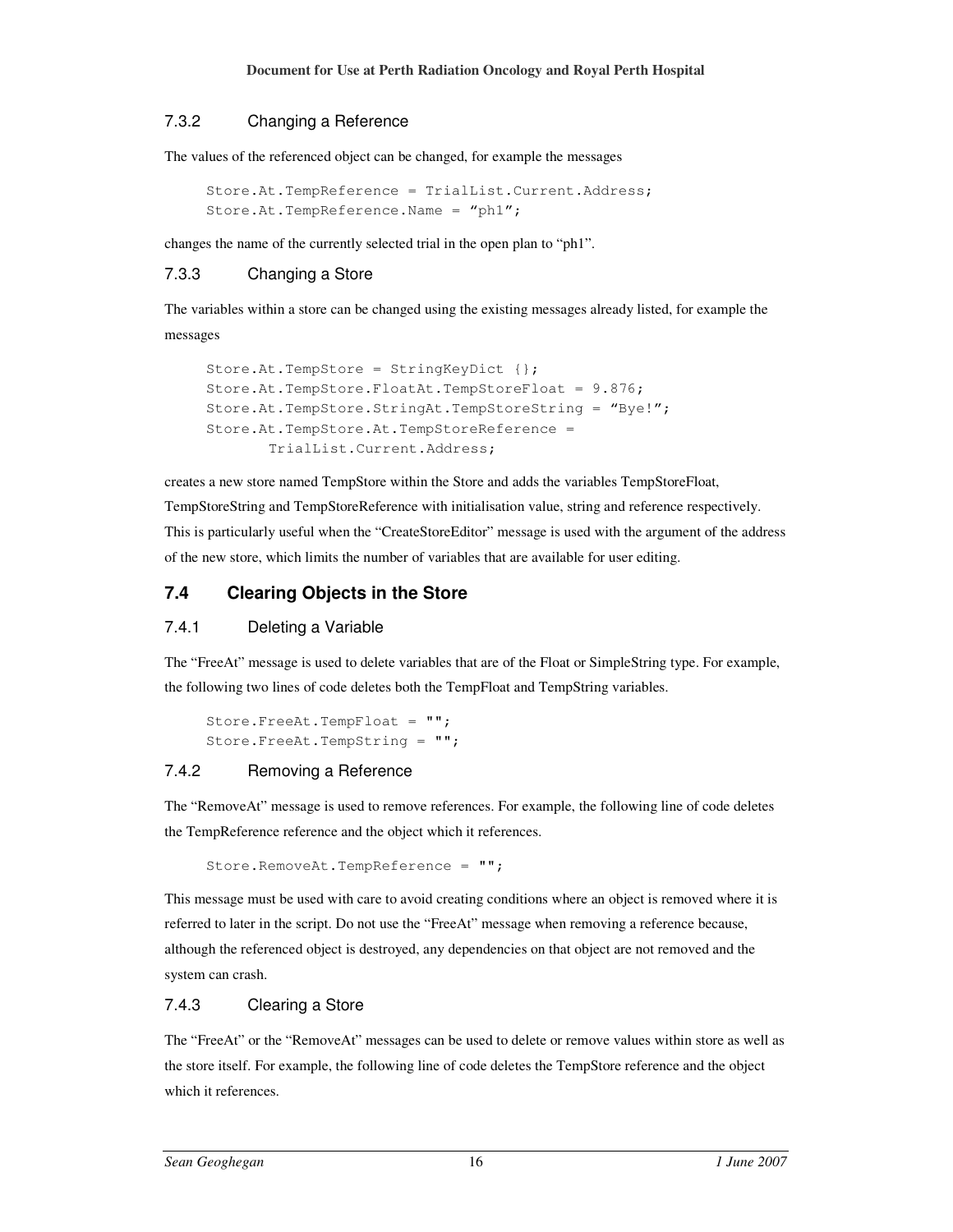```
Store.FreeAt.TempStore = ""; 
Store.RemoveAt.TempStore = "";
```
These messages must be used with care to avoid creating conditions where an object is removed where it is referred to later in the script. Do not use the "FreeAt" message when removing a reference because, although the referenced object is destroyed, any dependencies on that object are not removed and the system can crash. It is best to delete or remove all variables and references before clearing the store.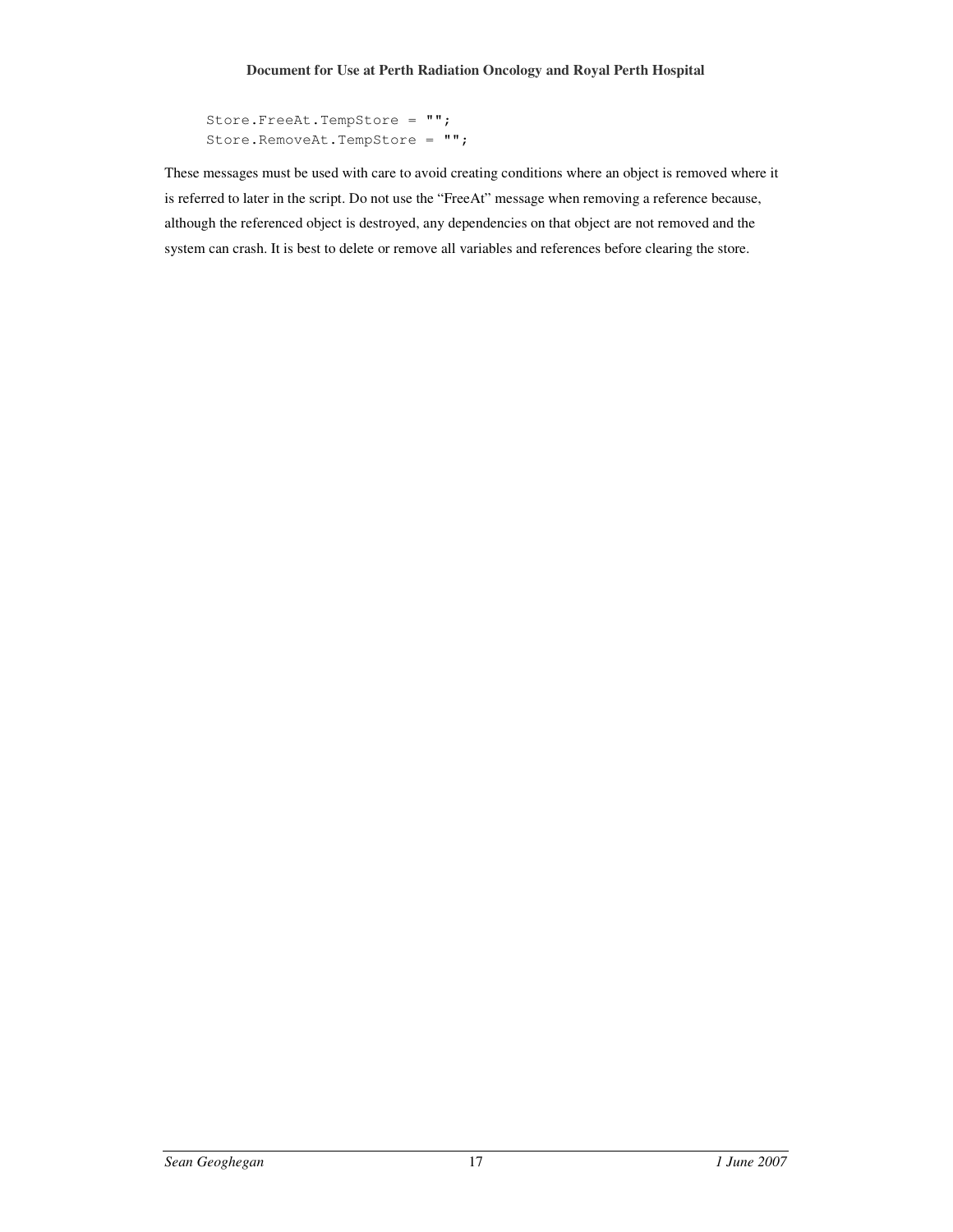# **8 Subroutines in Pinnacle<sup>3</sup> Scripts**

# **8.1 The Reload Script Concept**

There is no simple facility within the Pinnacle<sup>3</sup> scripting language for creating subroutines, that is routines that can be defined at one place within a script and which can called again and again with different parameters. The facility to do this can be relatively easily created by calling external shell scripts that can take arguments and which generate another Pinnacle<sup>3</sup> script (a "reload" script) that is called by the original script. There are several types of shells that can be used including sh, csh, ksh and perl (which actually runs under sh). The following example shows the generation of a "reload" script and its execution

```
// Define where the home is for our scripts. 
Store.At.TempScriptHome = SimpleString { 
     AppendString = "/usr/local/adacnew/PinnacleSiteData"; 
     AppendString = "/Scripts/myscript"; 
     }; 
// Define the file name of the external script 
// "my.external.scr" that generates the reload
// script "my.reload.script". 
Store.At.TempExternalScript = SimpleString { 
     AppendString = Root.Store.At.TempScriptHome.String; 
     AppendString = "/my.external.scr"; 
     }; 
// Define the reload script file name to be 
// "my.reload.script" in the script home directory.
Store.At.TempReloadScript = SimpleString { 
     AppendString = Root.Store.At.TempScriptHome.String; 
    AppendString = ''/my.read.sort";
    AppendString = ".";
     AppendString = GetEnv.SESSION_SVR; // Unique identifier 
     }; 
// Build up the arguments for the csh program named
// "my.external.scr" to generate "my.reload.script". 
Store.At.TempCommand = SimpleString { 
     AppendString = Root.Store.At.TempExternalScript.String; 
    AppendString = " ";
    AppendString = "rt_l at"; // Parameter #1 - more can used
    AppendString = " > ";
     AppendString = Root.Store.At.TempReloadScript.String; 
     }; 
// Execute the command that will run the csh program named 
// "my.external.scr" which will generate "my.reload.script".
SpawnCommand = Store.At.TempCommand.String; 
// Execute the reload script "my.reload.script". 
ExecuteNow = Store.At.TempReloadScript.String;
```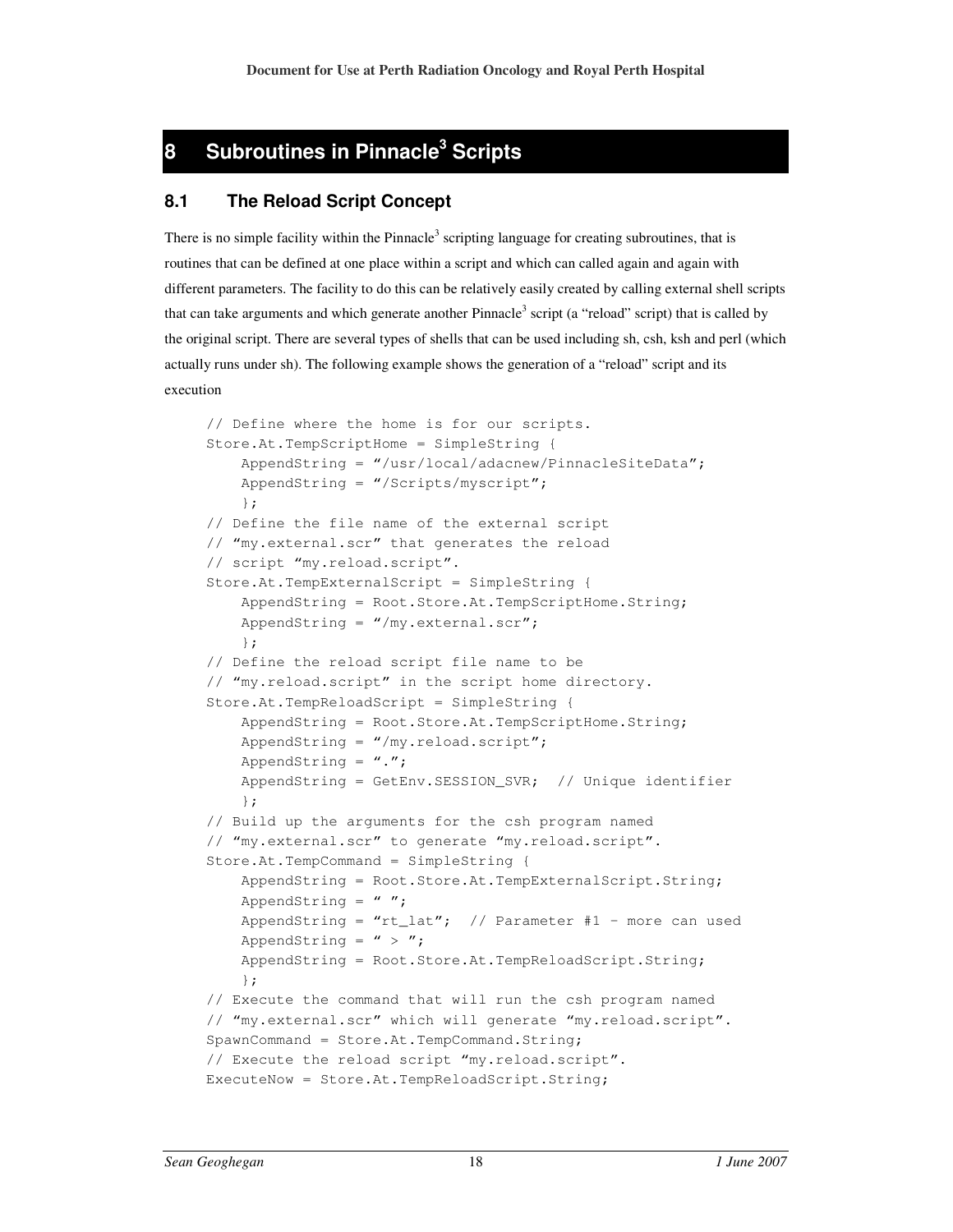The reload script generated by the "my.external.scr" csh script can take multiple parameters and may look like the following

```
#!/bin/csh 
# This script is used to generate a Pinnacle3 reload 
# script that sets the beam name of the currently 
# selected beam. 
printf "TrialList.Current.BeamList.Current.Name = /"$1/""
```
Note that this particular example is an overly complicated way of achieving something that could be achieved from with the Pinnacle3 scripting language itself, however some mathematical operations and string manipulations are better and more easily performed in sh, csh, ksh or perl.

# **8.2 Reload Conventions**

#### 8.2.1 Standard File Locations

It is important, when developing and using scripts, for all files that are generated by the scripts (whether permanent or temporary) to be containing within the calling script's home directory. It is convenient and consistent to define the variable "TempScriptHome" to be this location, that is for example

```
// Define where the home is for our scripts. 
Store.At.TempScriptHome = SimpleString { 
     AppendString = "/usr/local/adacnew/PinnacleSiteData"; 
     AppendString = "/Scripts/myscript"; 
     };
```
# 8.2.2 Standard Variable Names

The external script and reload script file locations should be stored in the "TempExternalScript" and "TempReloadScript" variables, for example

```
// Define the file name of the external script 
// "my.external.scr" that generates the reload 
// script "my.reload.script". 
Store.At.TempExternalScript = SimpleString { 
     AppendString = Root.Store.At.TempScriptHome.String; 
    AppendString = "/my.external.scr";
     }; 
// Define the reload script file name to be 
// "my.reload.script" in the script home directory.
Store.At.TempReloadScript = SimpleString { 
     AppendString = Root.Store.At.TempScriptHome.String; 
    AppendString = "/my.read.sort";AppendString = ".";
     AppendString = GetEnv.SESSION_SVR; // Unique identifier 
     };
```
Storing the script file locations in these standard variables makes it easier for the developer of a script to maintain the script as well as for other users to understand how a script works.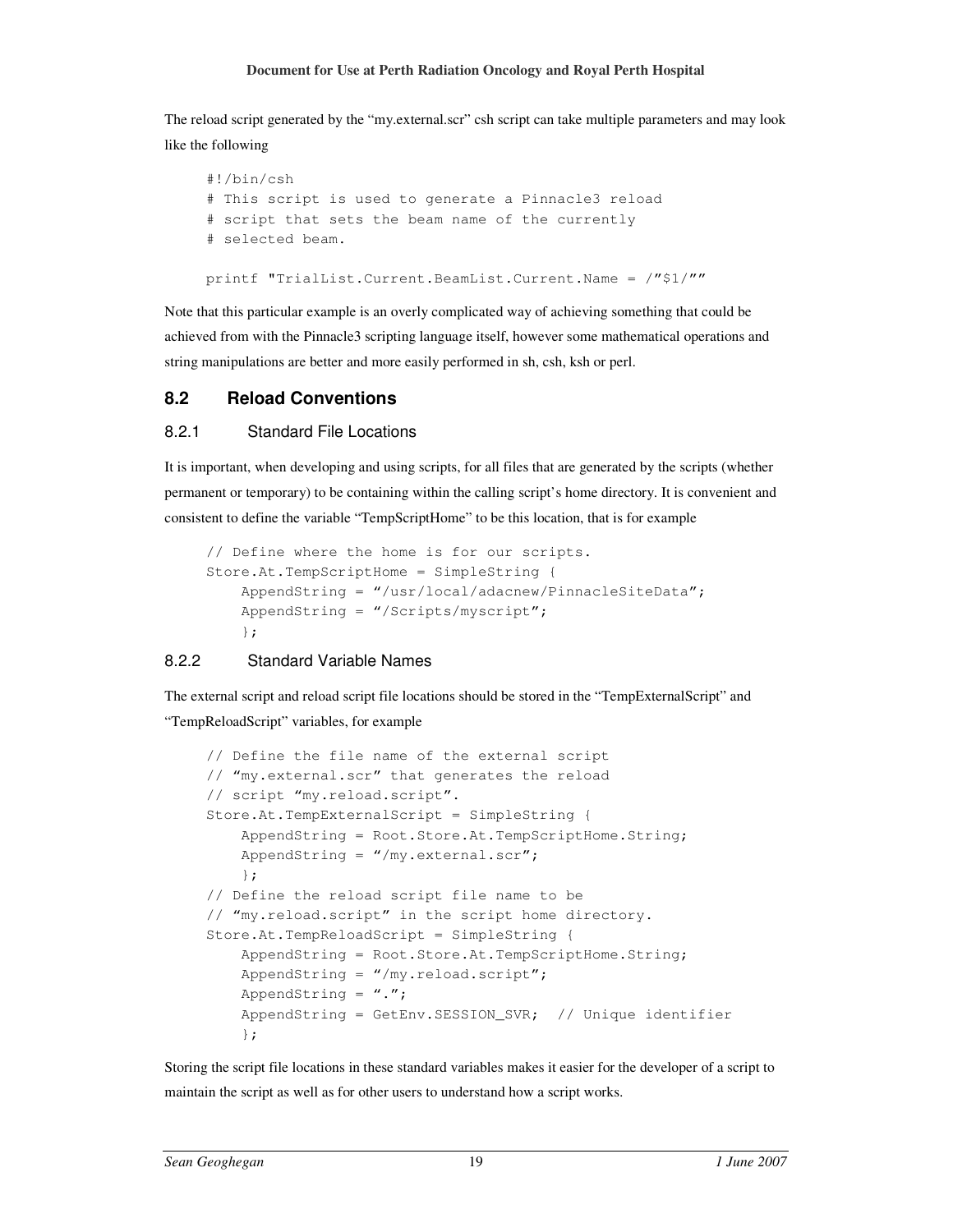#### 8.2.3 Uniquely Named Reload Scripts

When creating a reload script, it is important that the reload script is generated with a unique filename to avoid the situation of a script being called at the same time by different users on different workstations in a networked environment. As such, it is essential that all temporary scripts files are named with the "GetEnv.SESSION\_SVR" message. This is still not completely safe because it is possible that a user can call the same script from multiple plans on the same workstation before the first script has finished with its reload script.

# 8.2.4 Safe Permissions

Because external scripts need to be executable, it is preferable to have the scripts readable and executable by only the users who belong to the "pinnacle" group. It is also important that the script folders are also readable, writable and executable by the users who belong to the "pinnacle" group. Ensuring the ownership of the scripts stay with p3rtp can be achieved by executing the commands

```
cd /usr/local/adacnew/PinnacleSiteData/Scripts 
chown –R p3rtp:pinnacle *
```
when running under super user mode. This is especially important after any upgrade to the system. In addition the permissions to the files may need to be changed by using the commands

chmod g+x \*.scr chmod o+x \*.scr

(or equivalent for other external script files) so that the users who belong to the "pinnacle" group can execute these files. This convention allows other users in the "pinnacle" group (such as pinnbeta or equivalent) to use these scripts.

One method to overcome this limitation is to use the "exec" or "perl" commands to load the external script files (they only need to be readable), however this may mean that temporary files cannot be created because the p3prt use does not have write permissions to the folder.

# **8.3 Default Values**

It is possible to use the reload script concept to create a script that is intended to be loaded when the Pinnacle<sup>3</sup> script is initially run and to be reset just prior to the Pinnacle<sup>3</sup> script ending. This allows the establishment of default values or an initialisation of Pinnacle<sup>3</sup> parameters that may be based on the ending conditions of the previous running of the script. For example, this could be useful when trying to set standard colours or standard isodose lines relevant to a particular type of plan that may not be possible using the existing Pinnacle<sup>3</sup> preferences.

# **8.4 External Scripting Languages**

# 8.4.1 Bourne Shell

Bourne Shell is usually found at /bin/sh on the Solaris system. It has fairly limited utility as a scripting tool compared to other shells or languages, however it can be used for relatively simple scripts or loops. More information about Bourne Shell can be obtained by executing the command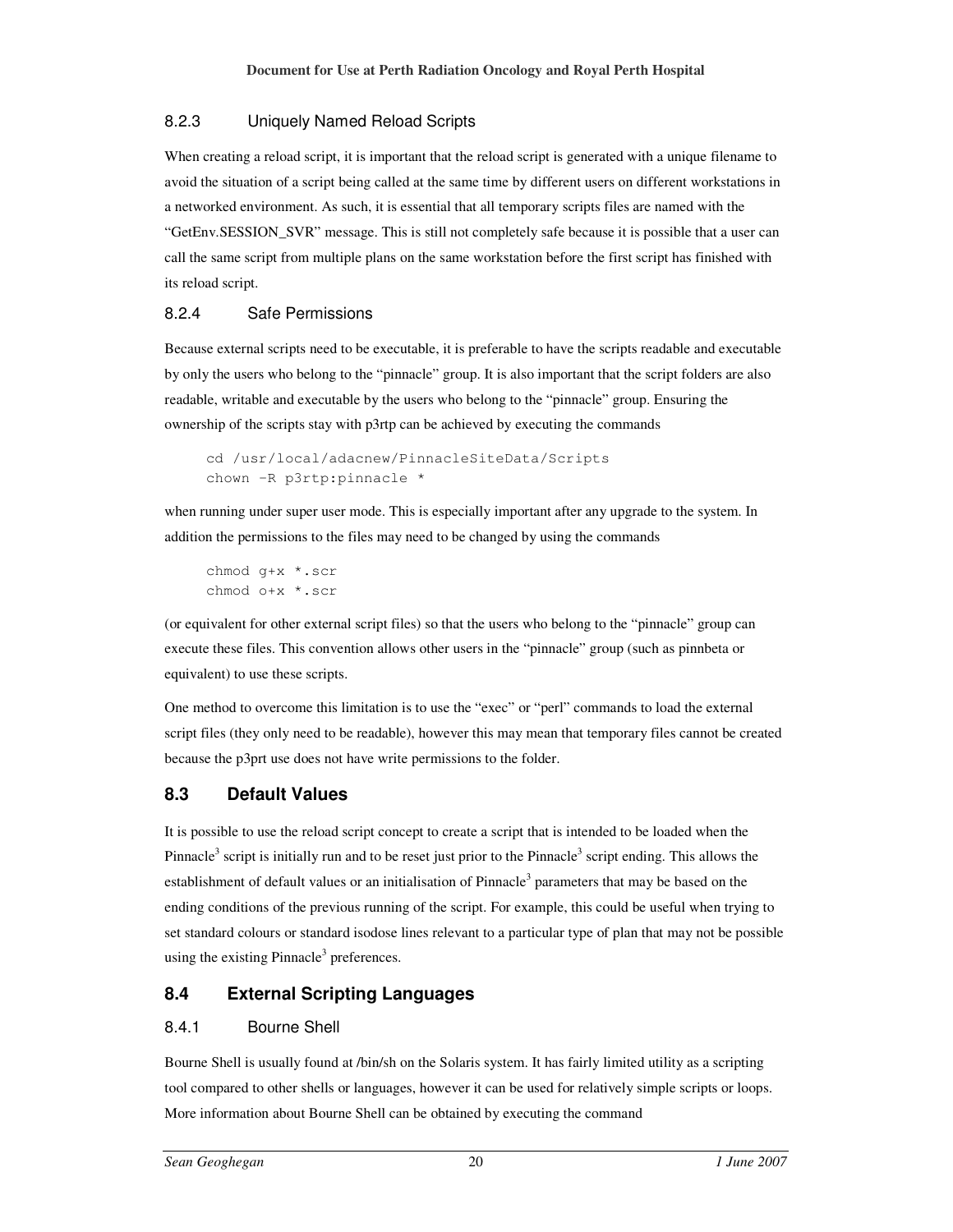man sh

from an xterm window.

#### 8.4.2 C Shell

C Shell has more advanced features than the Bourne Shell and is the most advanced shell option available under the older releases of the Solaris system that came with the earlier releases of the Pinnacle<sup>3</sup> treatment planning system. Although C Shell is more advanced than Bourne Shell, it is still limited and requires several tricks to enable a programmer to use it for more complex scripts and loops. More information about C Shell can be obtained by executing the command

man csh

from an xterm window. Until the provision of more advanced scripting tools on the Pinnacle<sup>3</sup> treatment planning system all external scripts written at Perth Radiation Oncology and Royal Perth Hospital were written in C Shell.

#### 8.4.3 Korn Shell

Korn Shell has more advanced features than either the Bourne Shell or C Shell and was not available on the Pinnacle<sup>3</sup> treatment planning system until more recently. More information about Korn Shell can be obtained by executing the command

man ksh

from an xterm window.

#### 8.4.4 Perl

Perl is a scripting language that is almost perfectly designed for the tasks required of an external script called by Pinnacle<sup>3</sup> scripts. Perl is a language that has been described as a practical extraction and reporting language (also Pathologically Eclectic Rubbish Lister) allowing a script to interrogate a text file, perform some operation on the data contained within that file and produce a report based on those data. This is ideal for reading in the text files that the Pinnacle<sup>3</sup> treatment planning system produces, extracting the relevant data from these files and producing a derived script file as output (or summary report if required) either as a serial job or to loop through a series of options.

Perl only recently became available on the Pinnacle<sup>3</sup> treatment planning system and most of the scripts written at Perth Radiation Oncology and Royal Perth Hospital are still written in C Shell code. Because Perl is based on Bourne Shell scripting including awk and sed, it is relatively easy to learn Perl if the user is already familiar with Unix shell scripting.

Detailed information on Perl can be obtained from www.perl.com and www.cpan.org as well as the books produced by O'Reilly. A good distribution of Perl is available for free from www.activestate.com, however this distribution should only be used for learning and development on computers other than those of Pinnacle<sup>3</sup> treatment planning system.

All future external scripts at Perth Radiation Oncology and Royal Perth Hospital should be written in Perl.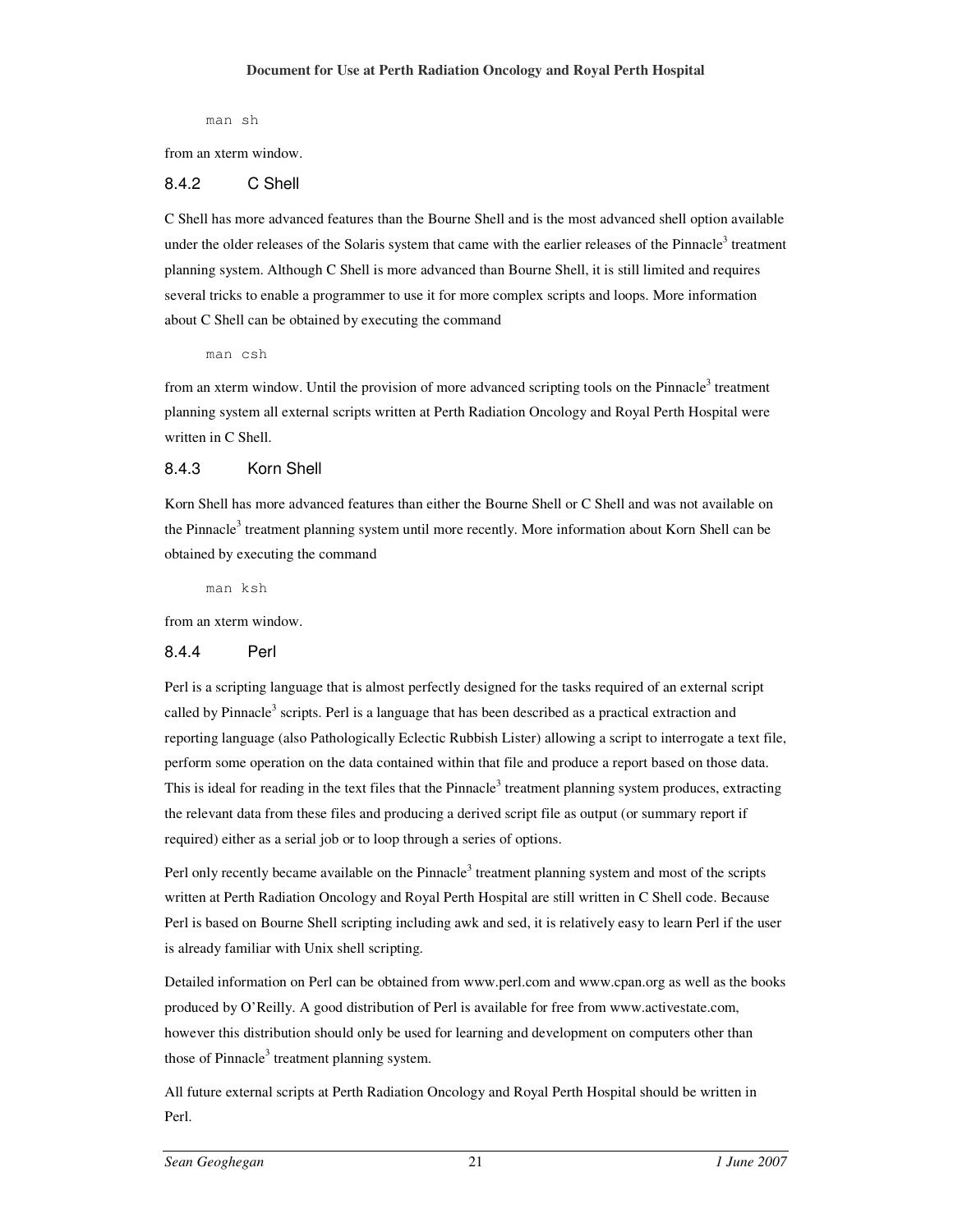# **9 Pinnacle<sup>3</sup> Objects and Object Lists**

#### **9.1 BeamList**

The "BeamList" lists all of the beams in the currently selected trial of the currently open plan. The structure of a beam is complicated and can be obtained by saving a beam to a text file using the "Save" message, for example

```
TrialList.Current.BeamList.Current.Save = 
        "/home/p3rtp/beam.dat";
```
saves the currently selected beam in the currently selected trial to the text file "beam.dat" in the p3rtp home directory.

# **9.2 ColorList**

The "ColorList" lists all of the colours available in the currently open plan. The structure of this list is very simple and can be obtained by using the "Save" message, for example

```
ColorList.Save = 
        "/home/p3rtp/colours.dat";
```
saves the colour list to the text file "colours.dat" in the p3rtp home directory.

# **9.3 ControlPanel**

The "ControlPanel" gives the elements in the control panel of the Pinacle<sup>3</sup> treatment planning system. The structure of the control panel can be obtained by using the "Save" message, for example

```
ControlPanel.Save = 
        "/home/p3rtp/controlpanel.dat";
```
saves the control panel to the text file "controlpanel.dat" in the p3rtp home directory.

# **9.4 DVHList**

The "DVHList" lists all of the DVHs calculated in the currently open plan. The structure of this list is relatively simple and can be obtained by using the "Save" message, for example

DVHList.Save = "/home/p3rtp/dvh.dat";

saves the DVH list to the text file "dvh.dat" in the p3rtp home directory.

# **9.5 ElectronEnergyList**

The "ElectronEnergyList" lists all of the loaded electron energies available in the currently selected machine physics tool. The structure of an electron energy is complex and can be obtained by saving the electron energy list to a text file using the "Save" message, for example

```
MachineList.Current.ElectronEnergyList.Save = 
        "/home/p3rtp/electrons.dat";
```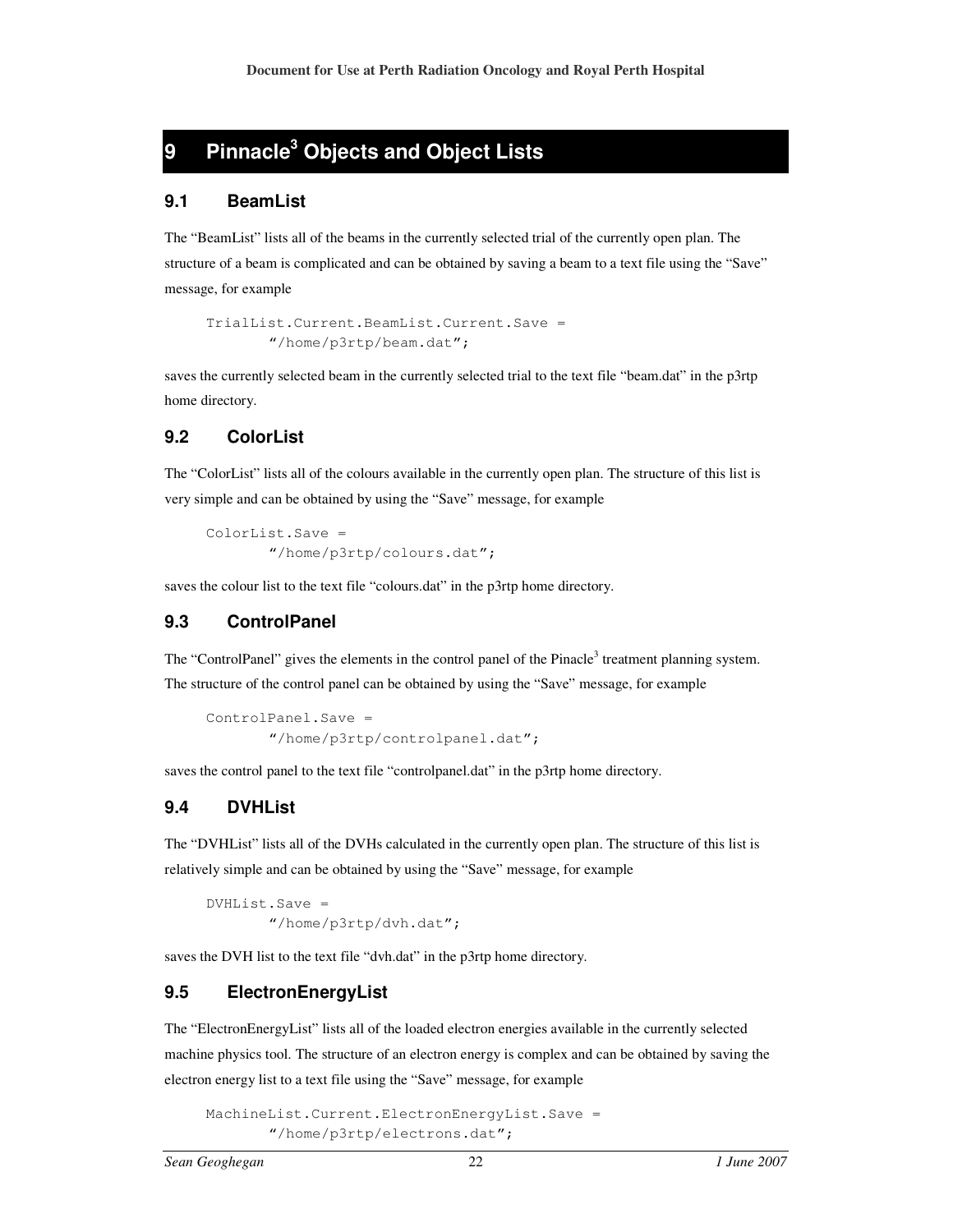saves the list of electron energy data to the text file "electrons.dat" in the p3rtp home directory.

# **9.6 KeyDependencyList**

The "KeyDependencyList" lists all of the dependencies between various objects within the currently open plan. It is possible for script messages to be tied to certain actions via a dependency, that is a script message is executed whenever a certain event happens. A dependency is established in the "KeyDependencyList" object list. Each new instance of a dependency is created as an object using the "CreateChild" message. The elements of the dependency are Name, KeyString and AddAction. The string in Name is used to reference the dependency, the string in KeyString identifies the object name to which the dependency is tied and the AddAction string defines the message to be interpreted when the value of the named object changes. For example the messages

```
KeyDependencyList.CreateChild = ""; 
KeyDependencyList.Last = 
\left\{ \begin{array}{cc} 0 & 0 & 0 \\ 0 & 0 & 0 \\ 0 & 0 & 0 \\ 0 & 0 & 0 \\ 0 & 0 & 0 \\ 0 & 0 & 0 \\ 0 & 0 & 0 \\ 0 & 0 & 0 \\ 0 & 0 & 0 \\ 0 & 0 & 0 \\ 0 & 0 & 0 \\ 0 & 0 & 0 & 0 \\ 0 & 0 & 0 & 0 \\ 0 & 0 & 0 & 0 \\ 0 & 0 & 0 & 0 & 0 \\ 0 & 0 & 0 & 0 & 0 \\ 0 & 0 & 0 & 0 & 0 \\ 0 & 0 & 0 & 0 & 0 \\ 0 & 0 & 0 & 0 & 0Name = "TempDependency";
                   KeyString = "TrialList.Current.Name"; 
                   AddAction = "Script.ExecuteNow = 
                                                  #/home/p3rtp/scripts/dependency.script"; 
                   };
```
runs the script "/home/p3rtp/scripts/dependency.script" whenever the name of the currently selected trial changes. Note the use of the escape character the hash "#". A dependency can be removed in the same way that any object is destroyed using the Destroy message.

```
KeyDependencyList.TempDependency.Destroy = "";
```
The action message interpreted by a dependency does not have to be the execution of a script and can be a single line message using the dependency defined in "KeyString". For example the "AddAction" string in the dependency defined above could be of the form

```
 AddAction = "TrialList.Current.BeamList.Current.Name = 
             TrialList.Current.Name";
```
This would make the currently selected beam in the currently selected trial have the same name as the trial when the name of the trial is changed.

# **9.7 MachineList**

The "MachineList" lists all of the loaded machines available in the physics tool. The structure of a machine is complex and can be obtained by saving the machine list to a text file using the "Save" message, for example

MachineList.Save =  $''/$ home/p3rtp/machines.dat";

saves the machine list to the text file "machines.dat" in the p3rtp home directory.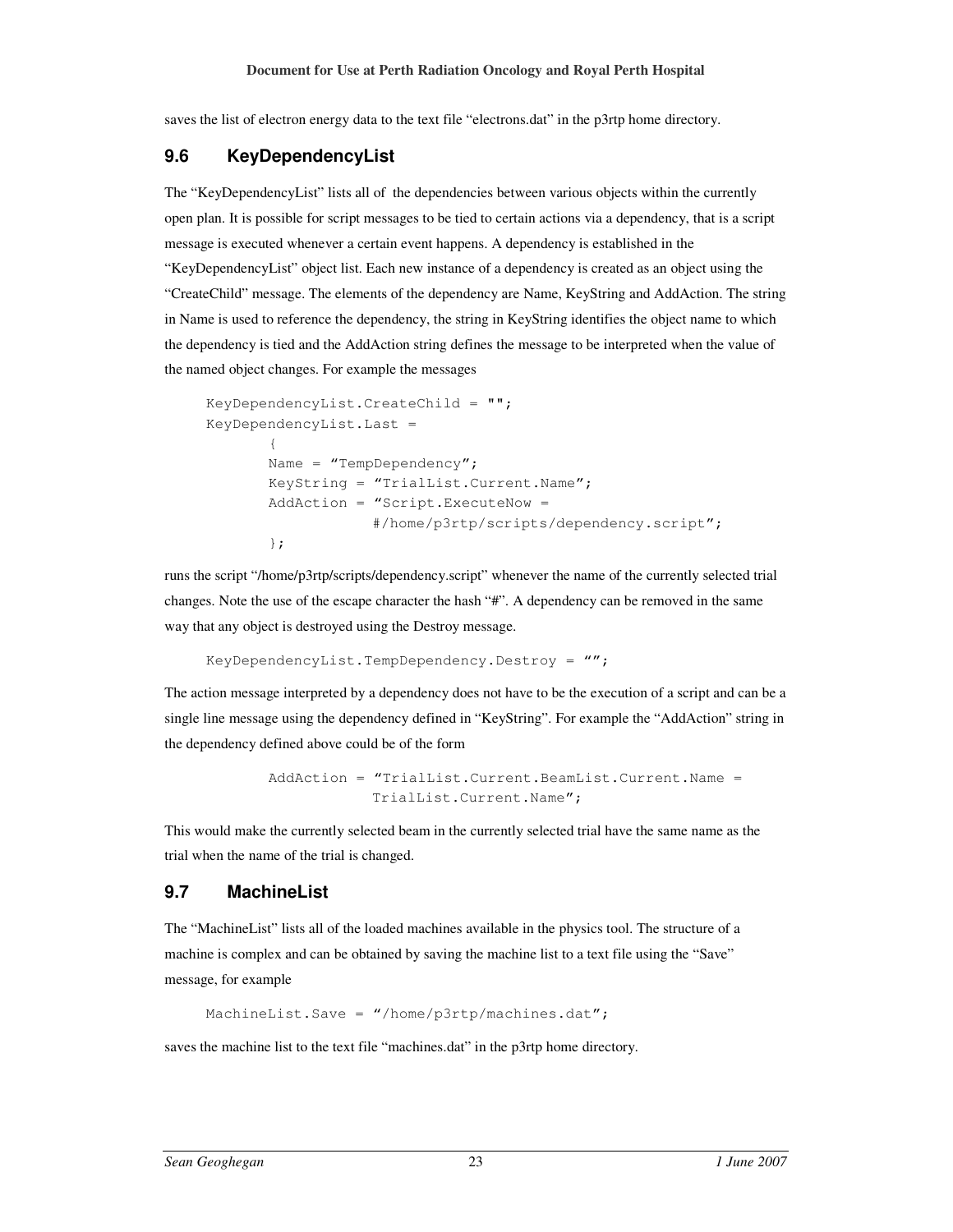# **9.8 MeasureGeometryList**

The "MeasureGeometryList" lists all of the measurement geometries available in the currently selected modality for the currently selected machine in the physics tool. The structure of a measurement geometry energy is complex and can be obtained by saving the list of measurement geometries to a text file using the "Save" message, for example

```
MachineList.Current.PhotonEnergyList.Current 
         .MeasureGeoemtryList.Save = 
                     "/home/p3rtp/geoemtries.dat";
```
saves the list of measurement geometries to the text file "geometries.dat" in the p3rtp home directory.

# **9.9 PanelList**

The "PanelList" lists all of the panels available in the windows in currently open plan. The structure of a panle list is fairly simple and can be obtained by saving the panel list to a text file using the "Save" message, for example

WIndowList.Current.PanelList.Save = "/home/p3rtp/panels.dat";

saves the panel list of the currently selected window to the text file "panels.dat" in the p3rtp home directory.

# **9.10 PhotonEnergyList**

The "PhotonEnergyList" lists all of the loaded photon energies available in the currently selected machine physics tool. The structure of an photon energy is complex and can be obtained by saving the electron energy list to a text file using the "Save" message, for example

```
MachineList.Current.PhotonEnergyList.Save = 
        "/home/p3rtp/photons.dat";
```
saves the list of photon energy data to the text file "photon s.dat" in the p3rtp home directory.

# **9.11 PlanInfo**

The "PlanInfo" object provides all the information relating to the patient including "PatientName", "Institution", "PlanName", etc. The structure of a "PlanInfo" is fairly simple and can be obtained by using the "Save" message, for example

PlanInfo.Save = "/home/p3rtp/planinfo.dat";

saves the information relating to the currently open plan to the text file "planinfo.dat" in the p3rtp home directory.

# **9.12 PoiList**

The "PoiList" lists all of the points of interest in the currently open plan. The structure of a point of interest is fairly simple and can be obtained by saving the points of interest list to a text file using the "Save" message, for example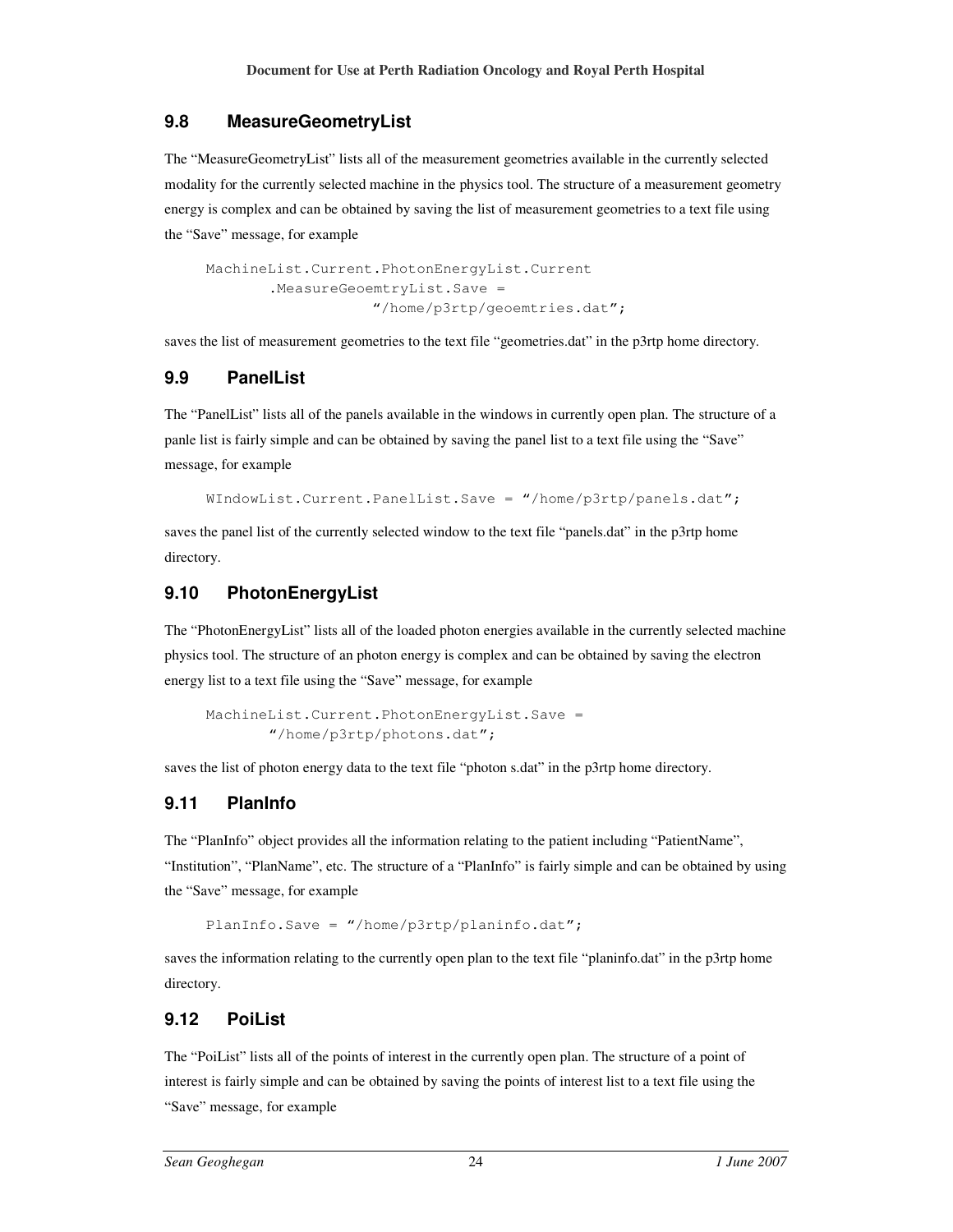PoiList.Save = "/home/p3rtp/pois.dat";

saves the points of interest list to the text file "pois.dat" in the p3rtp home directory.

#### **9.13 PrescriptionList**

The "PrescriptionList" lists all of the prescriptions in the currently selected trial in the currently open plan. The structure of a prescription is complicated and can be obtained by saving a prescription to a text file using the "Save" message, for example

TrialList.Current.PrescriptionList.Current.Save = "/home/p3rtp/prescription.dat";

saves the currently selected prescription in the currently selected trial to the text file "prescription.dat" in the p3rtp home directory.

It is possible to make the reference points for all beams the same as the relevant prescription points by either using a series of dependencies or running a script that iterates over all beams, for example the message

```
TrialList.Current.BeamList.ChildrenEachCurrent.#"@".Script.Ex
ecuteNow = 
        "/home/p3rtp/scripts/synch_prescriptions.script";
```
iterates through all beams in the current trial and executes the "synch\_prescriptions.script" script which contains

```
Store.At.TempPrescriptionName = 
       SimpleString{};
Store.At.TempPrescriptionName.AppendString = 
        TrialList.Current.BeamList 
        .Current.PrescriptionName.String; 
TrialList.Current.PrescriptionList.MakeCurrent = 
        Store.At.TempPrescriptionName; 
Store.At.TempPrescriptionPoint = 
       SimpleString{};
Store.At.TempPrescriptionPoint.AppendString = 
        TrialList.Current.PrescriptionList 
        .Current.PrescriptionPoint; 
TrialList.Current.BeamList.Current.PrescriptionPointName = 
        Store.At.TempPrescriptionPoint;
```
*Based on the contribution of Pierre-Alain Tercier, Hôpital Fribourgeois Switzerland* 

# **9.14 RelyOnList**

The "RelyOnList" lists all of the object that rely on the specified object. The rely on list has is a fairly simple list and can be obtained by saving the rely on list to a text file using the "Save" message, for example

```
TrialList.Current.BeamList.Current.RoiList.Save = 
        "/home/p3rtp/relyonlist.dat";
```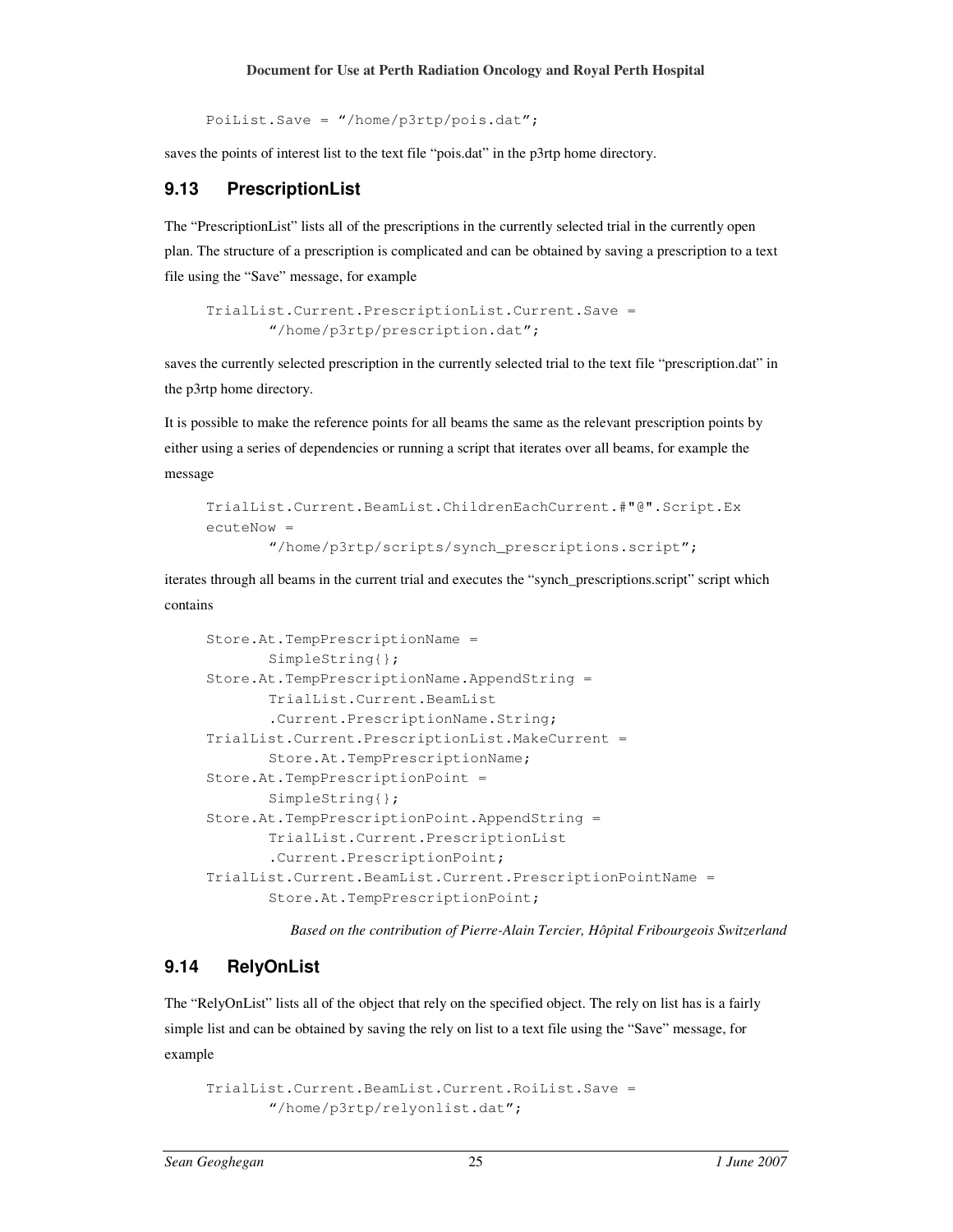saves the list of objects that rely on the currently selected beam in the currently selected trial of the open plan to the text file "relyonlist.dat" in the p3rtp home directory. Refer to the "RelyOnList" message in Section 10.

#### **9.15 RoiList**

The "RoiList" lists all of the regions of interest in the currently open plan. The structure of a region of interest is fairly simple and can be obtained by saving the regions of interest list to a text file using the "Save" message, for example

RoiList.Save = "/home/p3rtp/rois.dat";

saves the regions of interest list to the text file "rois.dat" in the p3rtp home directory.

#### **9.16 Store**

The "Store" object contains the definitions of all the variables in the "Store", the definitions of which can be obtained by saving the "Store" to a file by using the "Save" message, for example

Store.Save = "/home/p3rtp/store.dat";

saves the "Store" to the text file "store.dat" in the p3rtp home directory.

#### **9.17 TrialList**

The "TrialList" lists all of the trials in the currently open plan. The structure of a trial is complicated and can be obtained by saving a trial to a text file using the "Save" message, for example

TrialList.Current.Save = "/home/p3rtp/trial.dat";

saves the currently selected trial to the text file "trial.dat" in the p3rtp home directory.

#### **9.18 ViewWindowList**

The "ViewWindowList" lists all of the viewing windows available in the currently open plan. The structure of a viewing window is fairly simple and can be obtained by saving a window to a text file using the "Save" message, for example

ViewWindowList.Current.Save = "/home/p3rtp/viewwindow.dat";

saves the currently selected view window to the text file "viewwindow.dat" in the p3rtp home directory. It is perhaps more useful to save the entire list of viewing windows by using the message

```
ViewWindowList.Save = "/home/p3rtp/viewwindowlist.dat";
```
to save the list of viewing windows in the currently open plan to the text file "viewwindowlist.dat" in the p3rtp home directory.

#### **9.19 VolumeList**

The "VolumeList" lists all of the volumes available in the currently open plan. The structure of a volume cannot be obtained by saving a volume to a text file using the "Save" message, for example

VolumeList.Current.Save = "/home/p3rtp/volume.dat";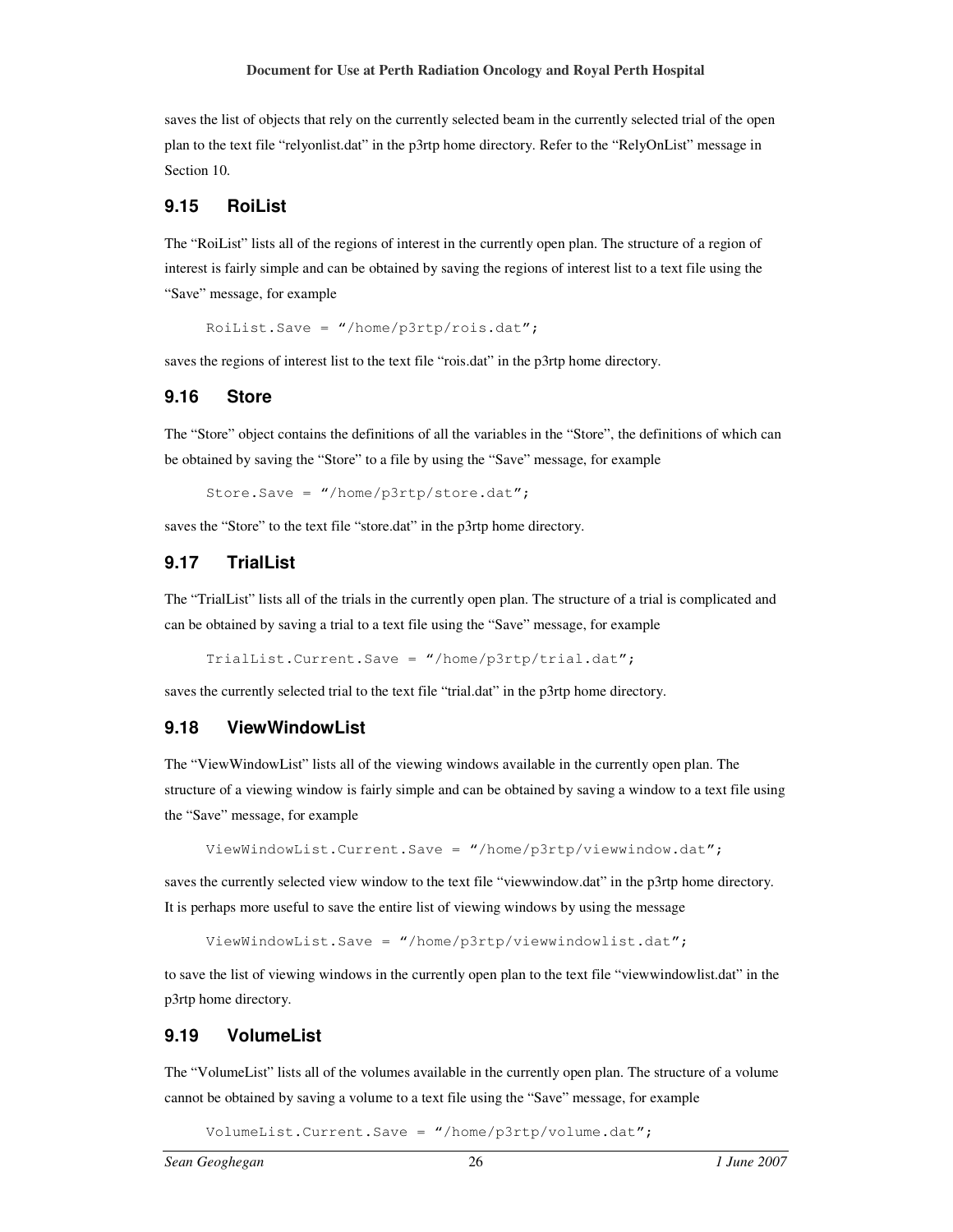saves the currently selected volume to the text file "volume.dat" in the p3rtp home directory, however there is little information available from this file. It is perhaps more useful to save the entire list of volumes by using the message

VolumeList.Save = "/home/p3rtp/volumelist.dat";

to save the list of volumes in the currently open plan to the text file "volumelist.dat" in the p3rtp home directory, however the specific data pertaining to each volume is not available in this file.

# **9.20 WindowList**

The "WindowList" lists all of the windows available in the currently open plan. The structure of a window cannot be obtained by saving a window to a text file using the "Save" message, for example

WindowList.Current.Save = "/home/p3rtp/window.dat";

saves the currently selected window to the text file "window.dat" in the p3rtp home directory, however there is little information available from this file. It is perhaps more useful to save the entire list of windows by using the message

WindowList.Save = "/home/p3rtp/windowlist.dat";

to save the list of windows in the currently open plan to the text file "windowlist.dat" in the p3rtp home directory, however the specific data pertaining to each window is not available in this file. Known elements of the WidnowList include "CTSim" and "NewROISpreadsheet".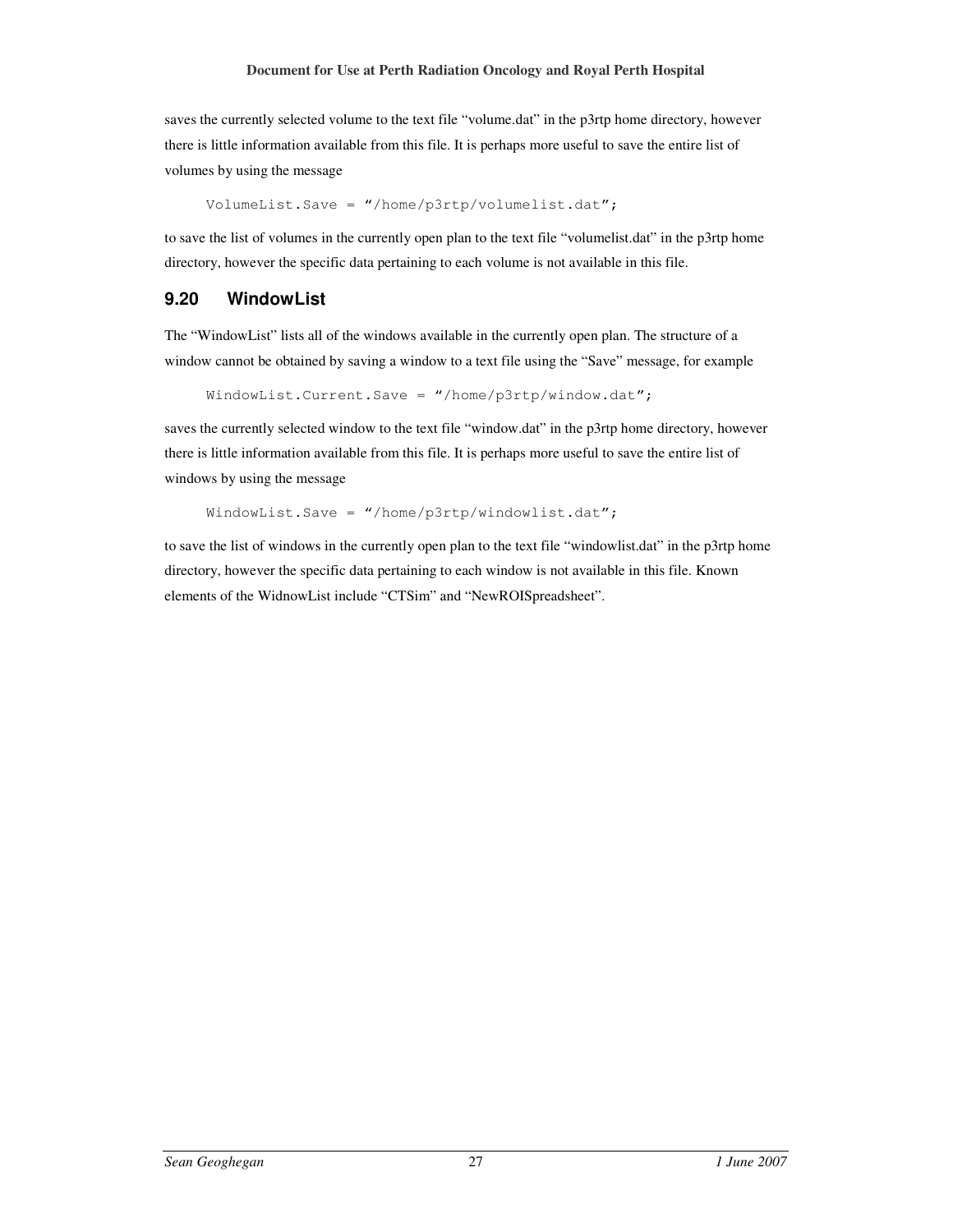# **10 Pinnacle<sup>3</sup> Scripting Messages**

#### **10.1 Absolute**

The "Absolute" message finds the absolute value of the referenced Float variable. Its syntax is

```
<FloatVariableReference>.Absolute = "";
```
#### **10.2 Add**

The "Add" message adds the value of the argument to the value of the referenced Float variable. Its syntax is

```
<FloatVariableReference>.Add = <Value>;
```
### **10.3 Address**

The "Address" message returns the memory address location of the referenced object. Its syntax is

```
<ObjectData>.Address;
```
For example the message

Store.At.TempReference = TrialList.Current.Address;

stores the address of the currently selected trial in the open plan in the user defined variable TempReference.

#### **10.4 AppendString**

The "AppendString" message concatenates the string in the argument to the string of the referenced String variable. Its syntax is

```
<StringVariableReference>.AppendString = <String>;
```
#### **10.5 AskYesNo**

The "AskYesNo" message opens the Pinnacle<sup>3</sup> dialogue box that is used when a yes-no question is asked and waits until an answer is provided. It returns a numeric value equivalent to true or false that is used in forks. Its usual syntax in an if-then-else statement is

```
IF.AskYesNo. 
THEN.<ObjectAction1>. 
ELSE.\langle[ObjectAction2|ObjectData2]> = \langleValue2>;
Store.FloatAt.TempAnswer = AskYesNo; 
IF.Store.At.TempAnswer.Value. 
         THEN.<[ObjectAction1|ObjectData1]> = <Value1>; 
IF.!Store.At.TempAnswer.Value. 
        THEN.\langle[ObjectAction2|ObjectData2]> = \langleValue2>;
```
or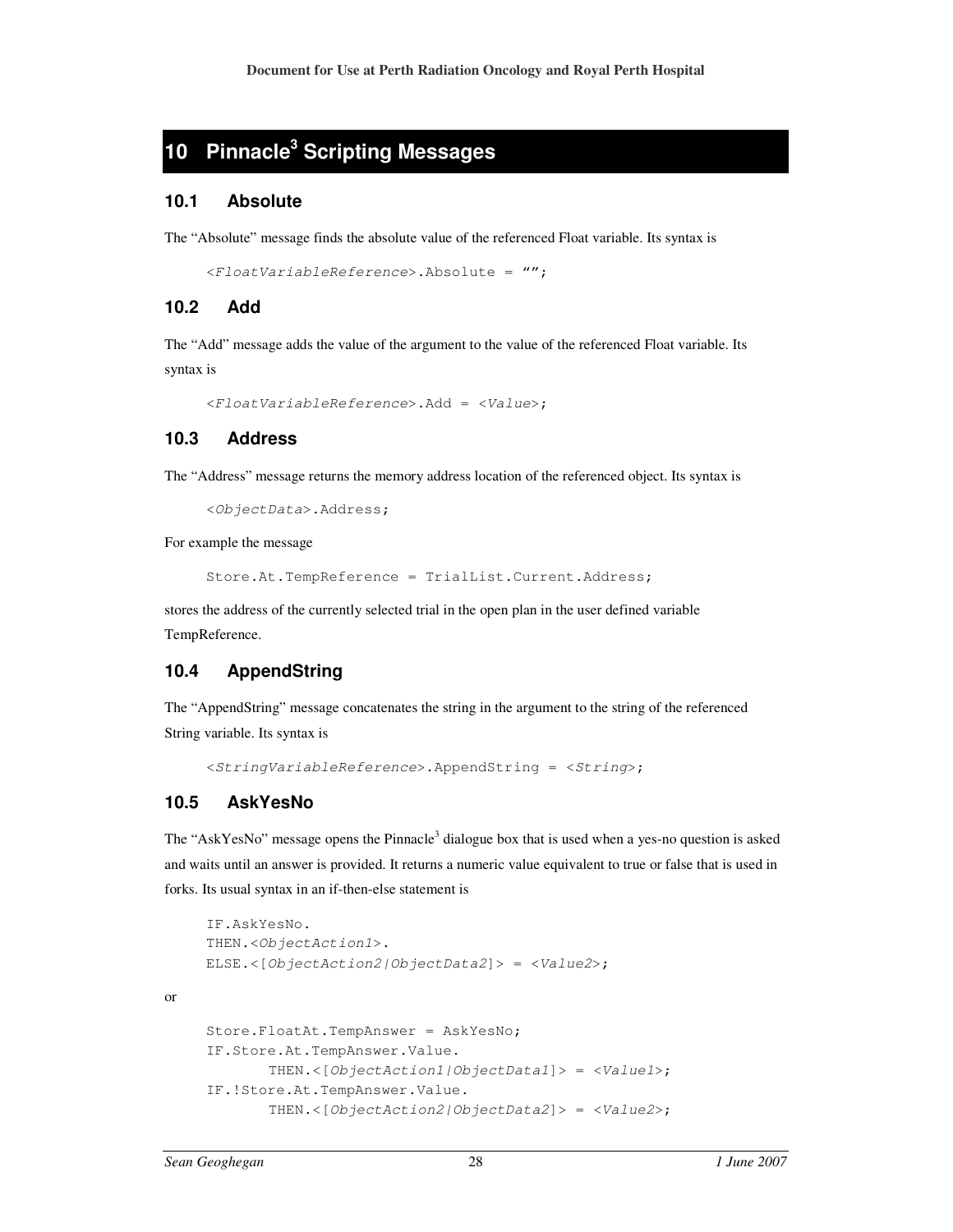Note the use of the not operator "!" in the second test where two values need to be set depending on the answer. The "AskYesNo" message uses the default choice and prompts defined by the "AskYesNoDefault" and "AskYesNoPrompt" messages.

#### **10.6 AskYesNoDefault**

The "AskYesNoDefault" message set the default choice (the choice that is selected when the user presses the enter key) of the prompt of the Pinnacle<sup>3</sup> dialogue box that is used when a yes-no question is asked. Its syntax is

 $AskYesNoDefault = [0|1];$ 

A value of 0 sets the default choice to no, a value of 1 sets the default choice to yes.

#### **10.7 AskYesNoPrompt**

The "AskYesNoPrompt" message sets the text of the prompt of the Pinnacle<sup>3</sup> dialogue box that is used when a yes-no question is asked. Its syntax is

 $AskYesNoFrompt = «String~;$ 

#### **10.8 At**

The "At" message creates a variable (either a Float or a String) or reference in the Store. Its syntax is

```
Store.At.<VariableName> = 
\mathbb{R}^n and \mathbb{R}^nFloat {Value = \langle Value \rangle; };
         SimpleString {String = <String>;};|
          <ObjectAddress>; 
 ]
```
#### **10.9 ChildrenEachCurrent**

The "ChildrenEachCurrent" message is used to iterate through each item in a object list and make each item the currently selected item for at least a short period of time. Its usual syntax is

<ObjectList>.ChildrenEachCurrent.#"@".<Action>;

#### **10.10 ContainsObject**

The "ContainsObject" message is used to test whether a list of object has an element, returning true if the list of object has an elements. Its syntax is

```
<ObjectList>.ContainsObject;
```
#### **10.11 Count**

The "Count" message returns the number of objects in  $\langle \text{ObjectList}\rangle$ . Its syntax is

```
<ObjectList>.Count;
```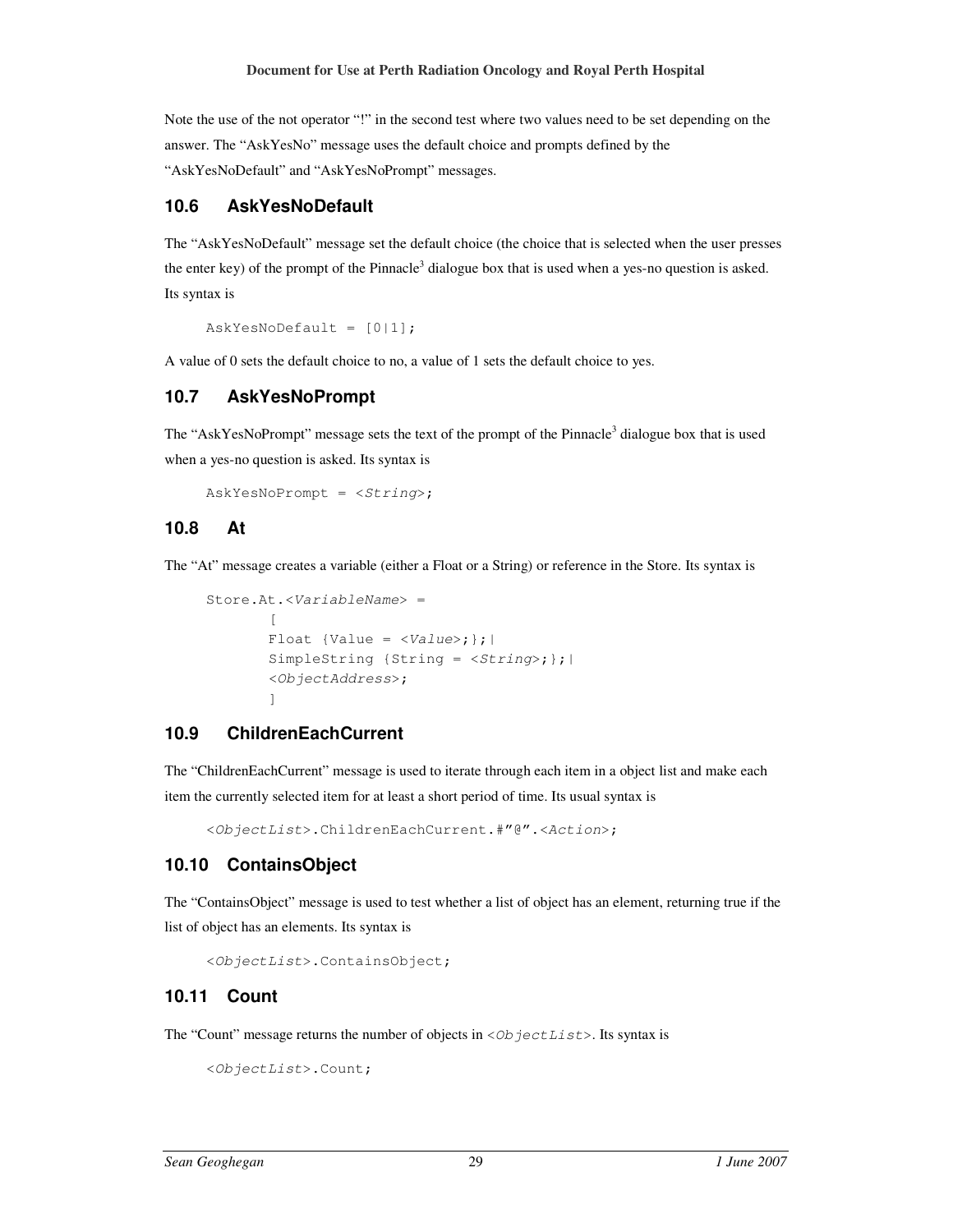### **10.12 Create**

The "Create" message opens a window from the window list. The argument on the right hand side should be a string with the text that appears in the top bar of the window. Its syntax is

<WindowObject>.Create = "[<WindowName>]";

# **10.13 CreateReadOnly**

The "CreateReadOnly" message opens a window from the window list and does not allow the user to modify any values within text boxes and attached to widgets associated with the specified window. The argument on the right hand side should be a string with the text that appears in the top bar of the window. Its syntax is

```
<WindowObjectReadOnly>.Create = "[<WindowName>]";
```
This message can be used to provide a view for a script that allows the inspection of values without the risk of those values being changed.

# **10.14 CreateChild**

The "CreateChild" message creates another instance of the objects in  $\langle \text{ObjectList}\rangle$  and appends the object to the end of the list of these objects. The created object can be referenced using the "Last" message. Its syntax is

```
<ObjectList>.CreateChild = "";
```
# **10.15 CreateStoreEditor**

The "CreateStoreEditor" message is a special instance of the "Create" message that opens a special window from the window list that allows the user to edit values of Float and String variables in the Store. The argument on the right hand side is a string with the reference address of the Store. Its syntax is

```
WindowList.<Window>.CreateStoreEditor = "Store.Address";
```
For example, the message

```
WindowList.TempStoreEditor.CreateStoreEditor = 
        "Store.Address";
```
creates the Store editor and identifies the it with the window name TempStoreEditor. It is possible to force the user to edit the values in the Store by using the IsModal message.

# **10.16 Current**

The "Current" message references the currently selected item in the object list. Its syntax is

```
<ObjectList>.Current;
```
# **10.17 D**

The "D" message is a sort key used to sort the list of object in ascending order when the "SortBy" message is used. Its syntax is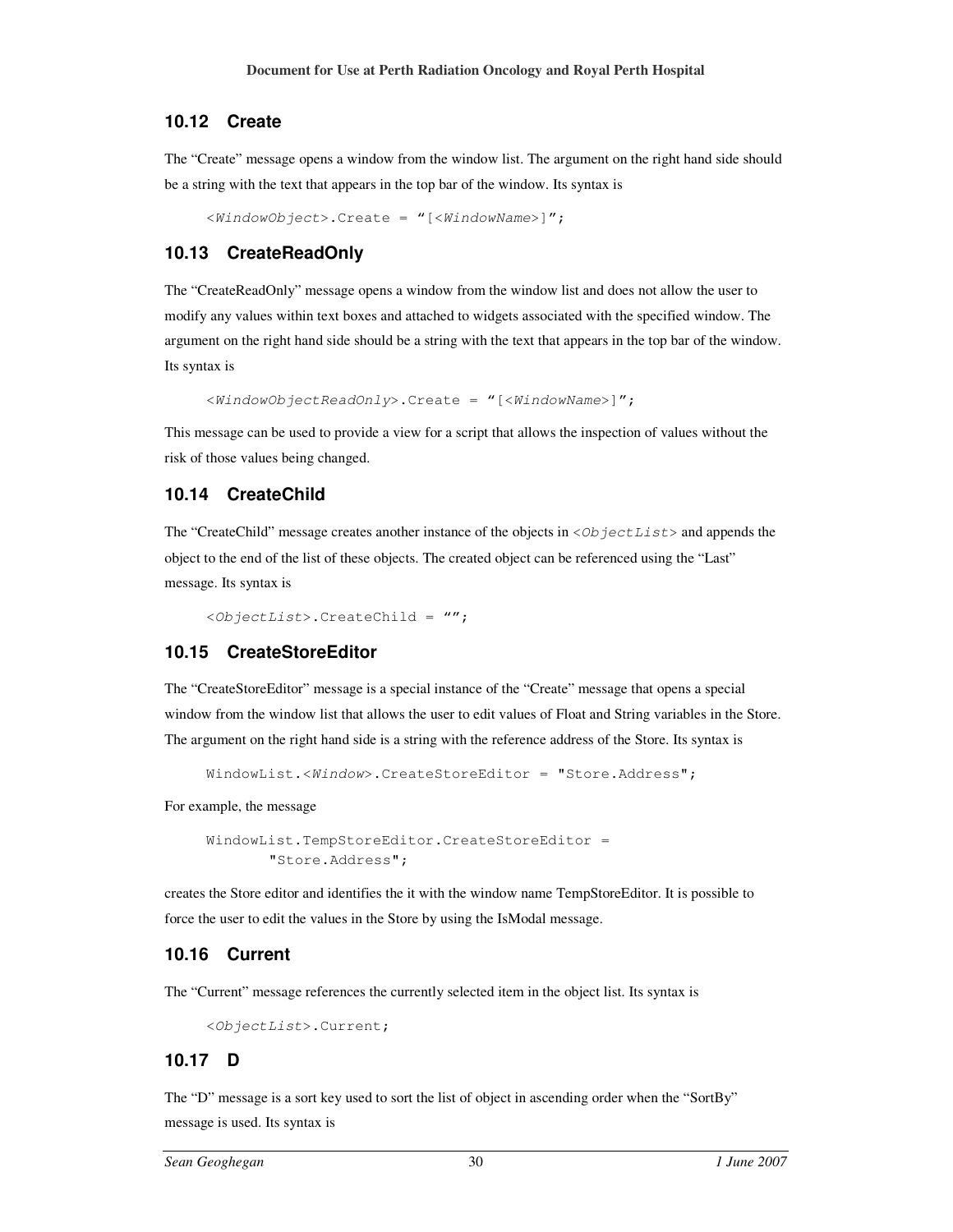```
<ObjectList>.SortBy 
       [.D].<ValueReference>
        [[.D].<ValueReference>…] = "";
```
Refer to the description of the "SortBy" message.

#### **10.18 Destroy**

The "Destroy" message destroyed the specified instance of the object in  $\langle Ob\right]$  jectlists. Its syntax is

```
<Object>.Destroy = "";
```
#### **10.19 Divide**

The "Divide" message divides the value of the referenced Float variable by the value of the argument. Its syntax is

```
<FloatVariableReference>.Divide = <Value>;
```
#### **10.20 Echo**

The "Echo" message sends a string to the console window. Its syntax is

```
Echo = \langle String \rangle;
```
For example, the message

Echo = "Hello world!";

prints the string "Hello world!" to the console for when Pinnancle3 is loaded directly from the console. Loading Pinnacle<sup>3</sup> directly from the console is unusual and not the normal way for a normal user to load Pinnacle<sup>3</sup>. The "Echo" message is not used except for developmental or debugging work.

#### **10.21 Execute**

The "Execute" message interprets the command that is stored in a string. Its usual syntax is of the form

```
<StringVariable>.Execute;
```
For example, the message

Store.StringAt.TempCommand.Execute;

executes the string in TempCommand where the string variable TempCommand has been created and defined to have a string value of a command line containing a script message.

#### **10.22 ExecuteNow**

The "ExecuteNow" message passes control to a specified script file which, when complete, returns control to the original script. Its syntax is

```
ExecuteNow = \langle \text{String} \rangle;
```
For example, the message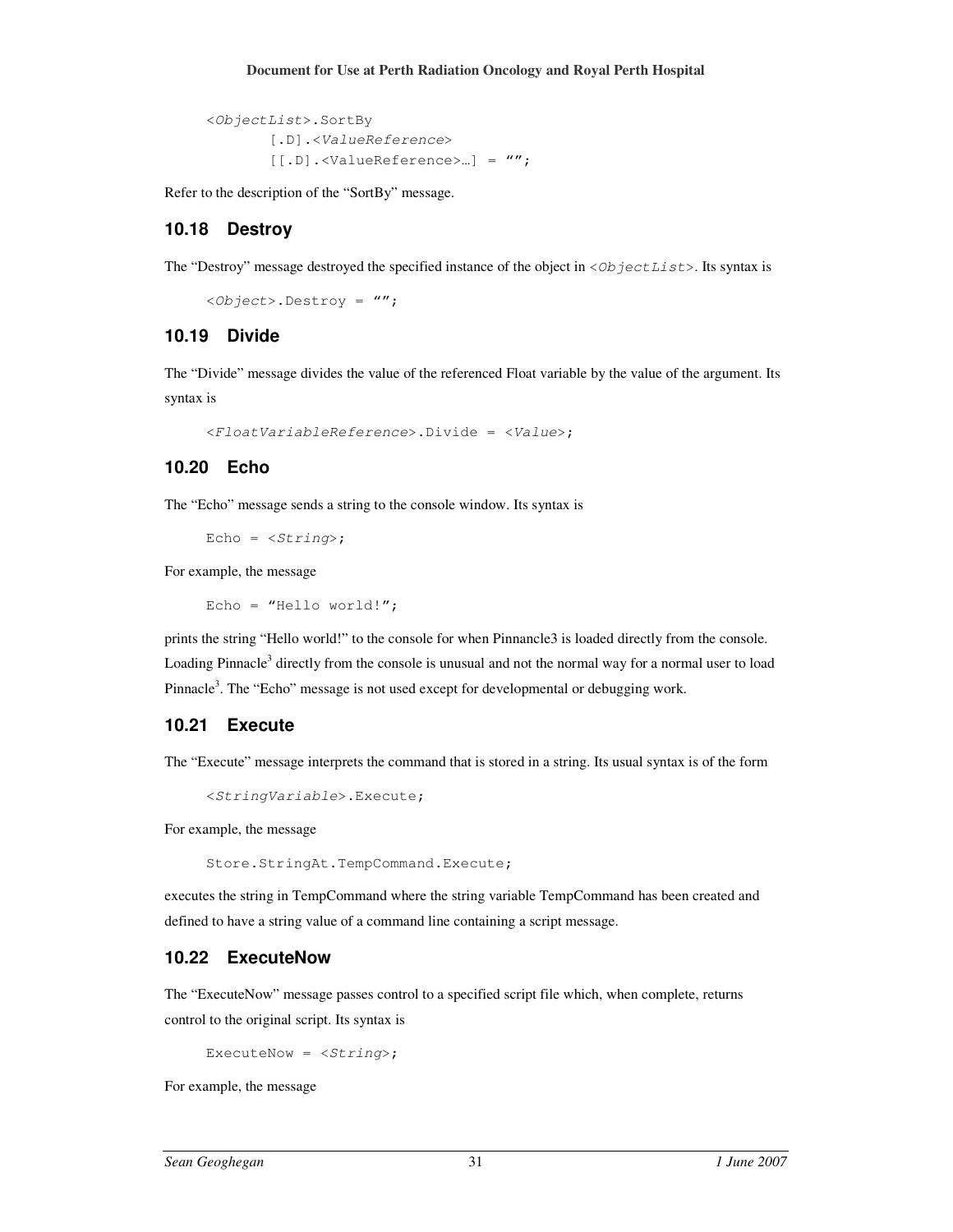```
ExecuteNow = 
        "/usr/local/adacnew/PinnacleSiteData/ 
        Scripts/my.script";
```
runs the script "my.script" in the "Public" scripts folder (/usr/local/adacnew/PinnacleSiteData/Scripts) of the Pinnacle<sup>3</sup> treatment planning system.

#### **10.23 Float**

The "Float" message specifies that a variable can contain numerical data. Its syntax is

 $\langle \text{Variable} \rangle = \text{Float}$  {Value =  $\langle \text{Value} \rangle$  ;

Refer to the description of the "Value" message.

#### **10.24 FloatAt**

The "FloatAt" message creates a Float variable in the Store. Its syntax is

```
Store.FloatAt.<VariableName> = <Value>;
```
#### **10.25 FreeAt**

The "FreeAt" message deletes a variable (either a Float or a String) in the Store. Its syntax is

```
Store.FreeAt.<VariableName> = "";
```
The "FreeAt" message should never to be used to delete a reference.

#### **10.26 GetEnv.SESSION\_SVR**

The "GetEnv.SESSION\_SVR" message returns the name of the current workstation on which the plan is open. Its syntax is

```
GetEnv.SESSION_SVR;
```
#### **10.27 HasNoElements**

The "HasNoElements" message is used to test whether a list of object has no elements, returning true if the list of object has no elements. Its syntax is

<ObjectList>.HasNoElements;

#### **10.28 Invert**

The "Invert" message finds the inverse of the value of the referenced Float variable. Its syntax is

```
<FloatVariableReference>.Invert = "";
```
#### **10.29 IsModal**

The "IsModal" message makes a window from the window list modal, that is the window must be dismissed before any further action can be taken with the currently open plan. The argument on the right hand side should be a string with the text that appears in the top bar of the window. Its syntax is

<WindowObject>.IsModal = "[<WindowName>]";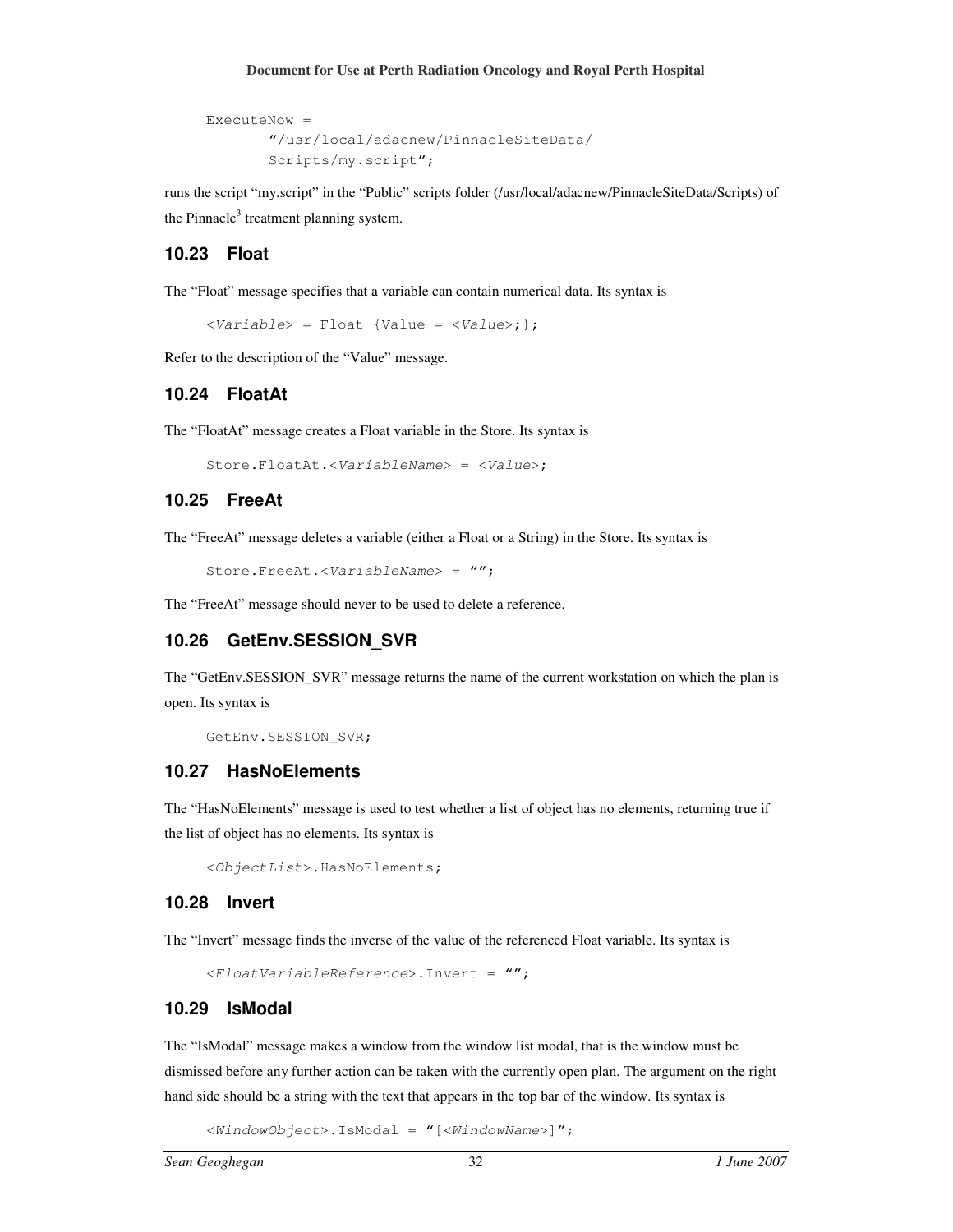#### **10.30 Last**

The "Last" message references the last item in the object list. Its syntax is

```
<ObjectList>.Last;
```
#### **10.31 MakeCurrent**

The "MakeCurrent" message makes the specified object the currently selected object. Its syntax is

<ObjectReference>.MakeCurrent = "";

#### **10.32 Multiply**

The "Multiply" message multiplies the value of the referenced Float variable by the value of the argument. Its syntax is

```
<FloatVariableReference>.Multiply = <Value>;
```
#### **10.33 Negate**

The "Negate" message finds the negative of the value of the referenced Float variable. Its syntax is

```
<FloatVariableReference>.Negate = "";
```
#### **10.34 NextCurrent**

The "NextCurrent" message specifies the next object in a list of objects based on the referenced object. Its syntax is

```
<ObjectReference>.NextCurrent = <Value|String>;
```
#### **10.35 Nint**

The "Nint" message finds the closest integer to the value of the referenced Float variable. Its syntax is

```
<FloatVariableReference>.Nint = "";
```
The user will need to determine how "Nint" handles number such as 0.5 in each specific case because it is possible that bit errors could make a number that appears to be 0.5 (or similar) is actually slightly larger or smaller than the quoted 0.5. The user should use the "Round" message when possible.

#### **10.36 Quit**

The "Quit" message closes the current plan without saving. Its syntax is

 $0$ uit =  $''$ ;

#### **10.37 QuitWithSave**

The "QuitWithSave" message saves all data for the current plan and closes the current plan. Its syntax is

QuitWithSave =  $''''$ ;

The "QuitWithSave" message is equivalent to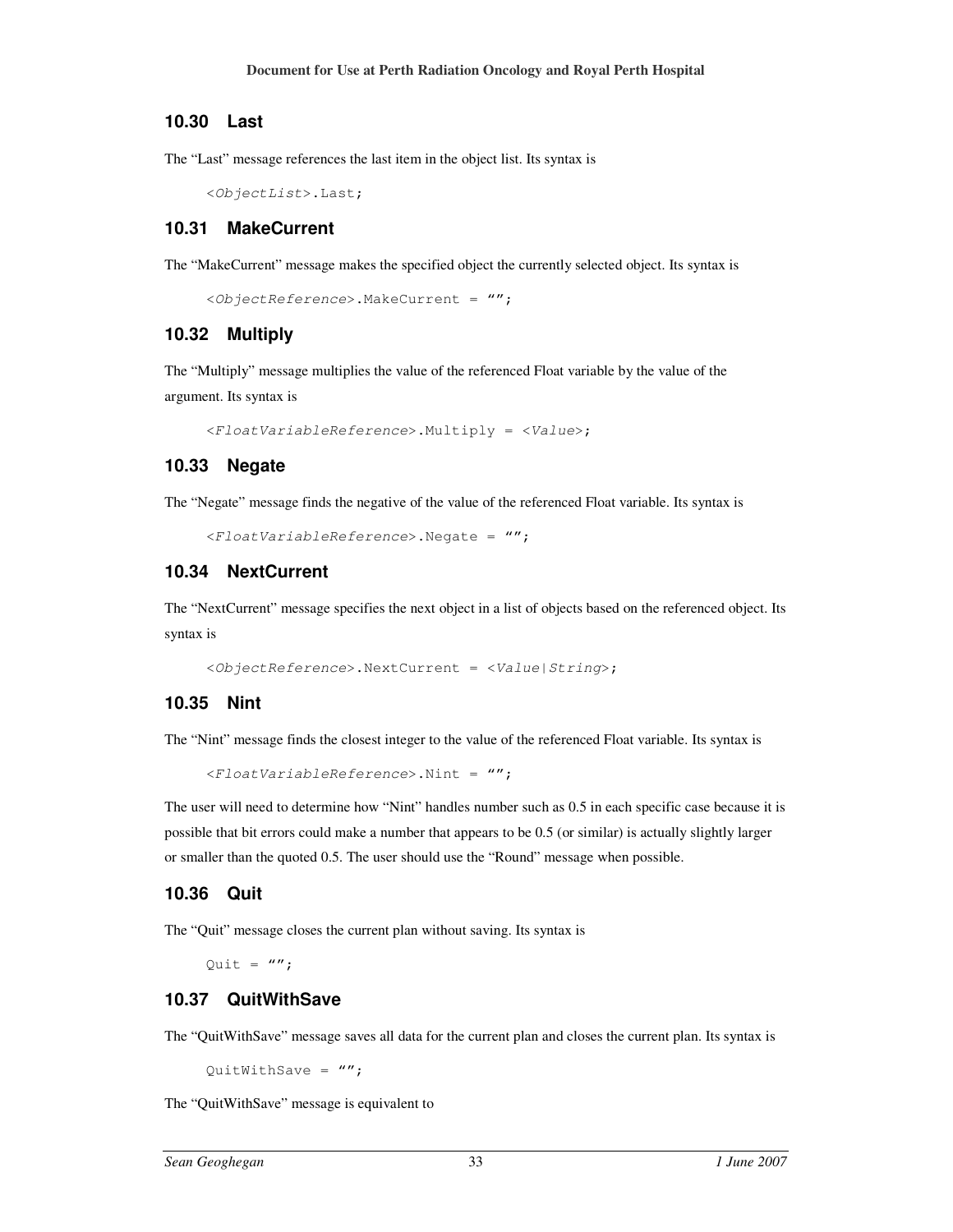SavePlan =  $''''$ ; Ouit =  $''''$ ;

# **10.38 RelyOnList**

The "RelyOnList" message creates the list of objects which are dependent on the specified object item. Its syntax is

```
<Object>.RelyOnList;
```
This message is often used with the "HasNoElements" message to check that the specified object can be removed without creating an inconsistency in the plan.

#### **10.39 RemoveAt**

The "RemoveAt" message removes a reference in the Store as well as the referenced object from the currently open plan. Its syntax is

```
Store.RemoveAt.<ReferenceName> = "";
```
The "RemoveAt" message should never be used to remove a variable of the Float or SimpleString type.

# **10.40 Root**

The "Root" message takes the square root of the value of the referenced Float variable. Its syntax is

```
<FloatVariableReference>.Root = "";
```
# **10.41 Round**

The "Round" message rounds down the value of the referenced Float variable to an integer. Its syntax is

```
<FloatVariableReference>.Round = "";
```
# **10.42 Save**

The "Save" message saves all data for the specified object to a file. Its syntax is

 $\langle$ Object>.Save =  $\langle$ String>;

For example, the message

TrialList.#"#0".Save = "/home/p3rtp/trial\_1.dat";

saves all the data and construction of the first trial in the current plan to the file "trial\_1.dat" in the p3rtp home directory.

# **10.43 SavePlan**

The "SavePlan" message saves all data for the current plan. Its syntax is

SavePlan =  $''''$ ;

# **10.44 SimpleString**

The "SimpleString" message specifies that a variable can contain string data. Its syntax is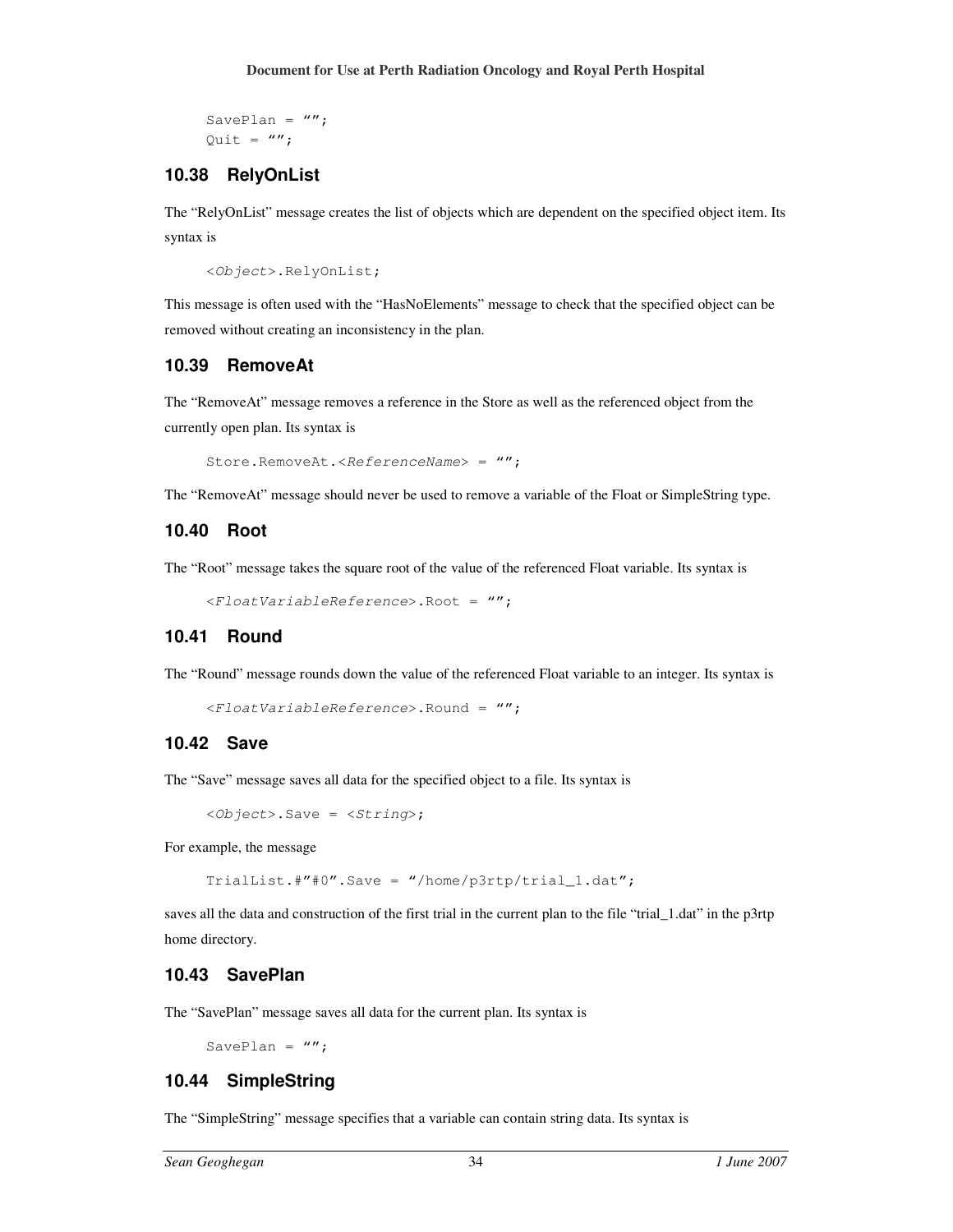<Variable> = SimpleString {String = <String>;};

Refer to the description of the "String" message.

#### **10.45 SortBy**

The "SortBy" message sorts the list of object by the keywords given subsequent to the "SortBy" message. The sorting is done in ascending order. The "D" message can be used to sort in descending order. Its syntax is

<ObjectList>.SortBy [.D].<ValueReference> [[.D].<ValueReference>…] = "";

Refer to the description of the "D" message.

#### **10.46 SpawnCommand**

The "SpawnCommand" message transfers control to the underlying operating system and executes a command in that operating system. Command is returned to Pinnacle<sup>3</sup> when the command sent to the underlying operating system is completed. Its syntax is

 $SpawnCommand = ;$ 

For example the message

```
SpawnCommand = "ls /home/p3rtp > /home/p3rtp/p3rtp_dir.lst";
```
Sends the command "ls /home/p3rtp > /home/p3rtp/p3rtp directory listing.dat" to the operating system and waits for this command to complete before returning control to Pinnacle<sup>3</sup> and resuming the interpretation of following messages. The command "ls /home/p3rtp > /home/p3rtp/p3rtp\_dir.lst" creates a listing of the p3rtp home directory and writes that listing to the file named "p3rtp\_dir.lst" in the same directory.

The "SpawnCommand" message is often used to run an operating system process, such as a csh or perl script, that generates a reload file containing Pinnacle<sup>3</sup> script messages. This reload file is then run using the "ExecuteNow" message.

#### **10.47 SpawnCommandNoWait**

The "SpawnCommandNoWait" message transfers control to the underlying operating system and executes a command in that operating system. Command is immediately returned to Pinnacle<sup>3</sup> even before the command sent to the underlying operating system is completed. Its syntax is

```
SpawnCommandNoWait = \langle String \rangle;
```
The "SpawnCommandNoWait" message is equivalent to sending a no hang up command (post fixed with an ampersand "&") to the underlying operating system, for example the following two messages are identical

```
SpawnCommandNoWait = "<Command>";
SpawnCommand = "<Command> \&";
```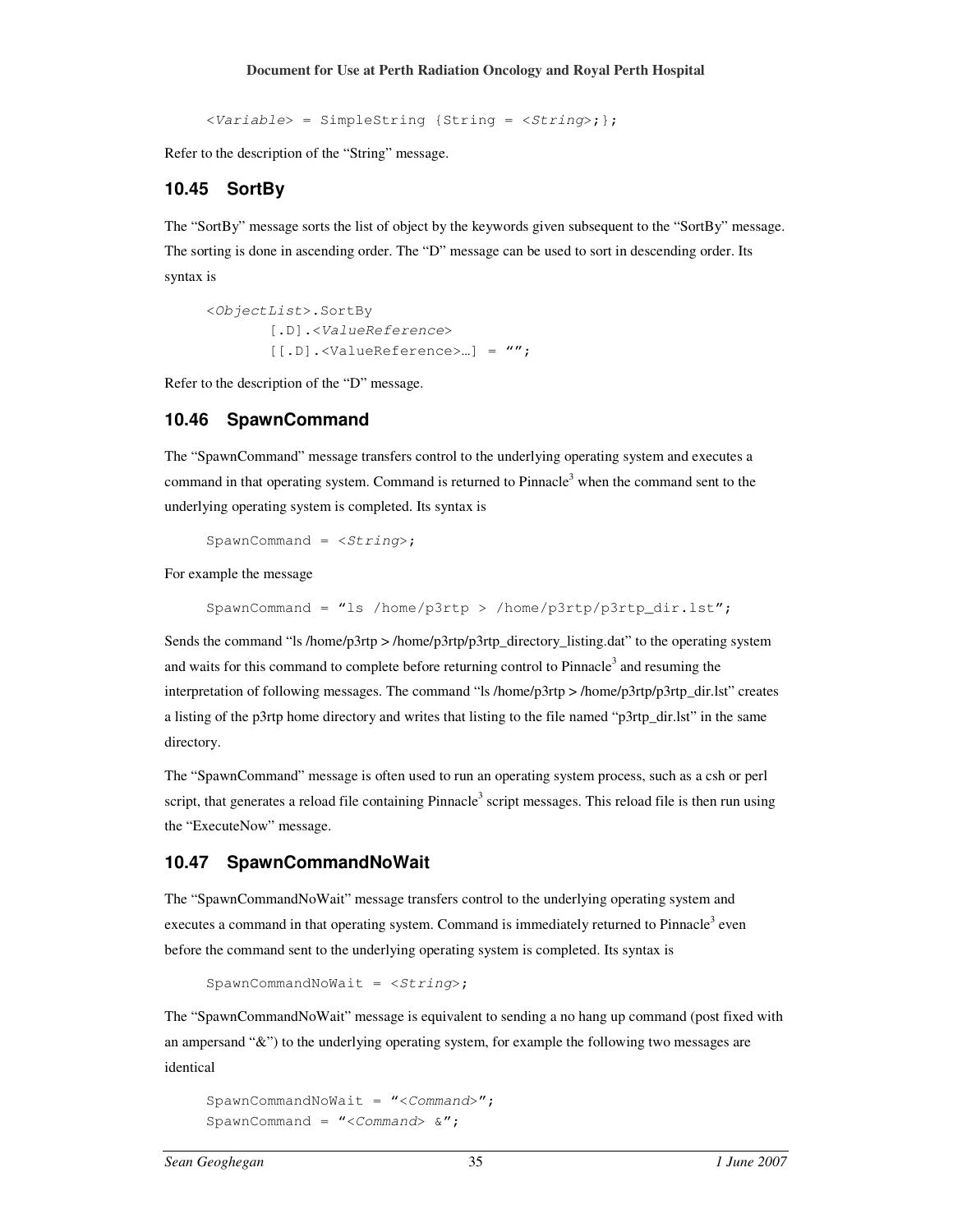#### **10.48 Square**

The "Square" message squares the value of the referenced Float variable. Its syntax is

```
<FloatVariableReference>.Square = "";
```
#### **10.49 String**

The "String" message specifies the string value of a variable of the "SimpleString" type that can contain string data. Its syntax is

<Variable> = SimpleString {String= <String>;};

or

```
<Variable>.String;
```
Refer to the description of the "SimpleString" message.

#### **10.50 StringAt**

The "StringAt" message creates a String variable in the Store. Its syntax is

Store.StringAt.<VariableName> = <String>;

#### **10.51 Subtract**

The "Subtract" message subtracts the value of the argument from the value of the referenced Float variable. Its syntax is

```
<FloatVariableReference>.Subtract = <Value>;
```
#### **10.52 Unrelealize**

The "Unrelealize" message closes a window from the window list. The argument on the right hand side should be a string with the text that appears in the top bar of the window. Its syntax is

<WindowObject>.Unrelealize = "[<WindowName>]";

#### **10.53 Value**

The "Value" message specifies the numerical value of a variable of the "Float" type that can contain numerical data. Its syntax is

<Variable> = Float {Value = <Value>;};

or

```
<Variable>.Value;
```
Refer to the description of the "Float" message.

#### **10.54 WaitMessage**

The "WaitMessage" message sends a string to the Pinnacle<sup>3</sup> status window and turns on the hourglass cursor. Its syntax is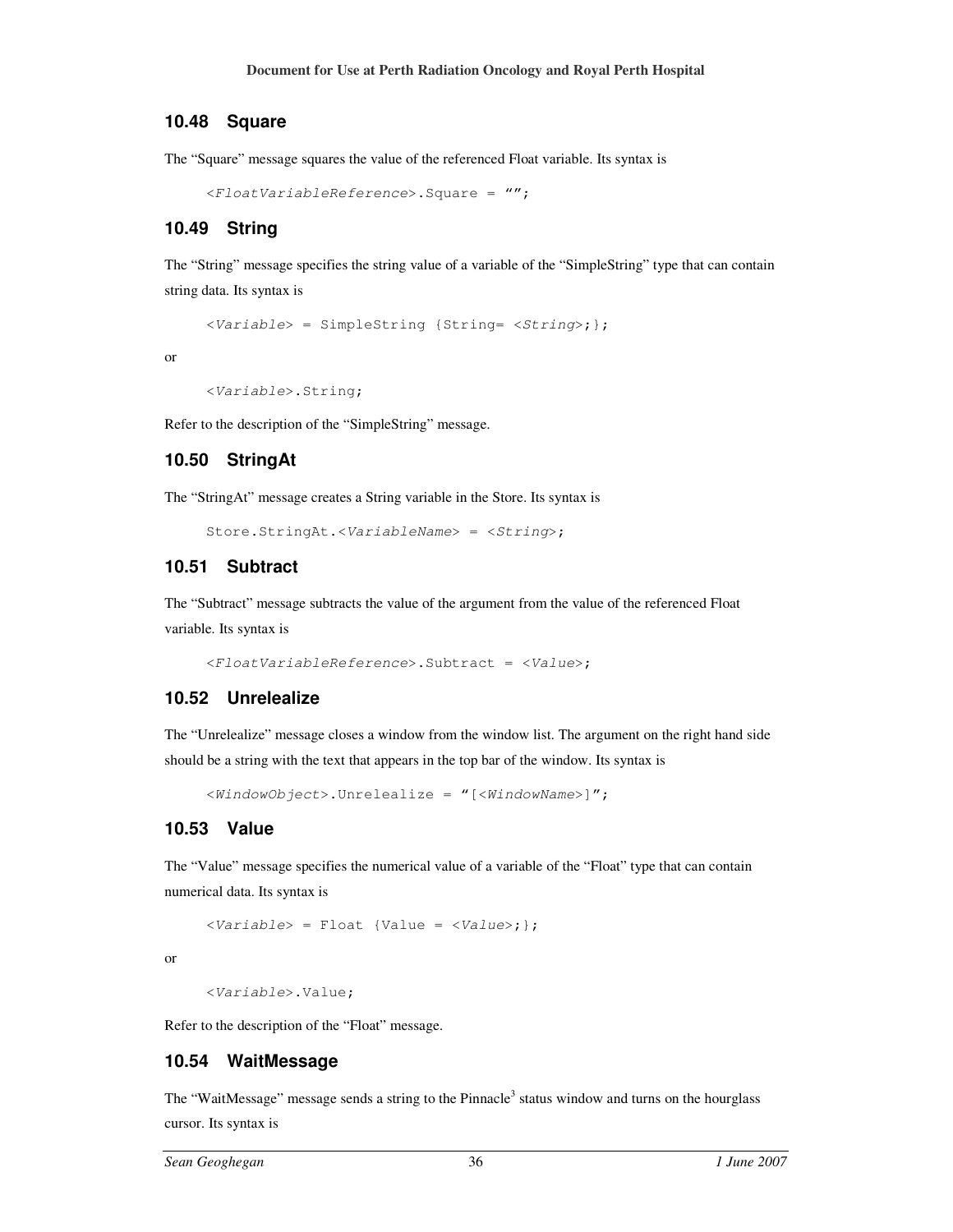WaitMessage = <String>;

The hourglass cursor will remain turned on (even after the script finishes) until the "WaitMessageOff" message is called.

# **10.55 WaitMessageOff**

The "WaitMessageOff" message clears the Pinnacle<sup>3</sup> status window and returns the cursor to normal. Its syntax is

WaitMessageOff =  $''''$ ;

# **10.56 WarningMessage**

The "WarningMessage" message opens a Pinnacle<sup>3</sup> dialogue box and displays some text. The dialogue box stops all processes in the current plan and must be dismissed before any further messages are interpreted. Its syntax is

```
WarningMessage = \langle String \rangle;
```